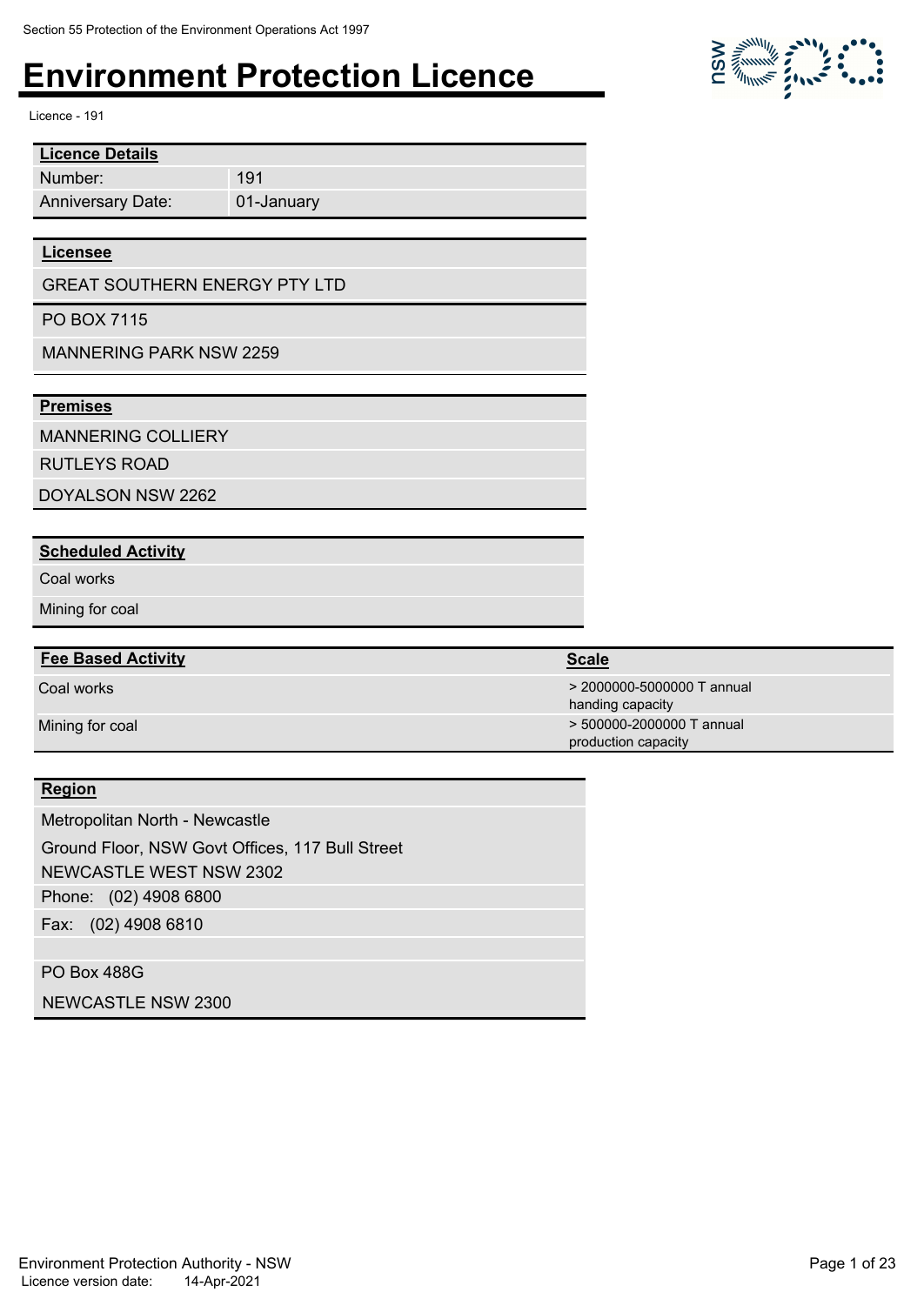

Licence - 191

|                | <b>INFORMATION ABOUT THIS LICENCE</b> | 4    |
|----------------|---------------------------------------|------|
|                |                                       | 4    |
|                |                                       | 4    |
|                |                                       |      |
|                |                                       | 4    |
|                |                                       | 4    |
|                |                                       | 4    |
|                |                                       | 5    |
|                |                                       | 5    |
| 1              |                                       | 6    |
| A1             |                                       | 6    |
| A <sub>2</sub> |                                       | 6    |
| A <sub>3</sub> |                                       | 7    |
| $\mathbf{2}$   |                                       | 7    |
| P1             |                                       | 7    |
| 3              |                                       | 8    |
| L1             |                                       | 8    |
| L <sub>2</sub> |                                       | 9    |
| L3             |                                       | 9    |
| L4             |                                       | 9    |
| L5             |                                       | -10  |
| 4              |                                       | 10   |
|                |                                       | 10   |
| O <sub>2</sub> |                                       | 11   |
| O <sub>3</sub> |                                       | - 11 |
| O4             |                                       | 11   |
| O <sub>5</sub> |                                       | - 11 |
| O <sub>6</sub> |                                       | 12   |
| 5              |                                       | 12   |
| M1             |                                       | 12   |
| M <sub>2</sub> |                                       | 12   |
| M <sub>3</sub> |                                       | 15   |
| M4             |                                       | - 15 |
| M <sub>5</sub> |                                       | 16   |
| M6             |                                       | - 16 |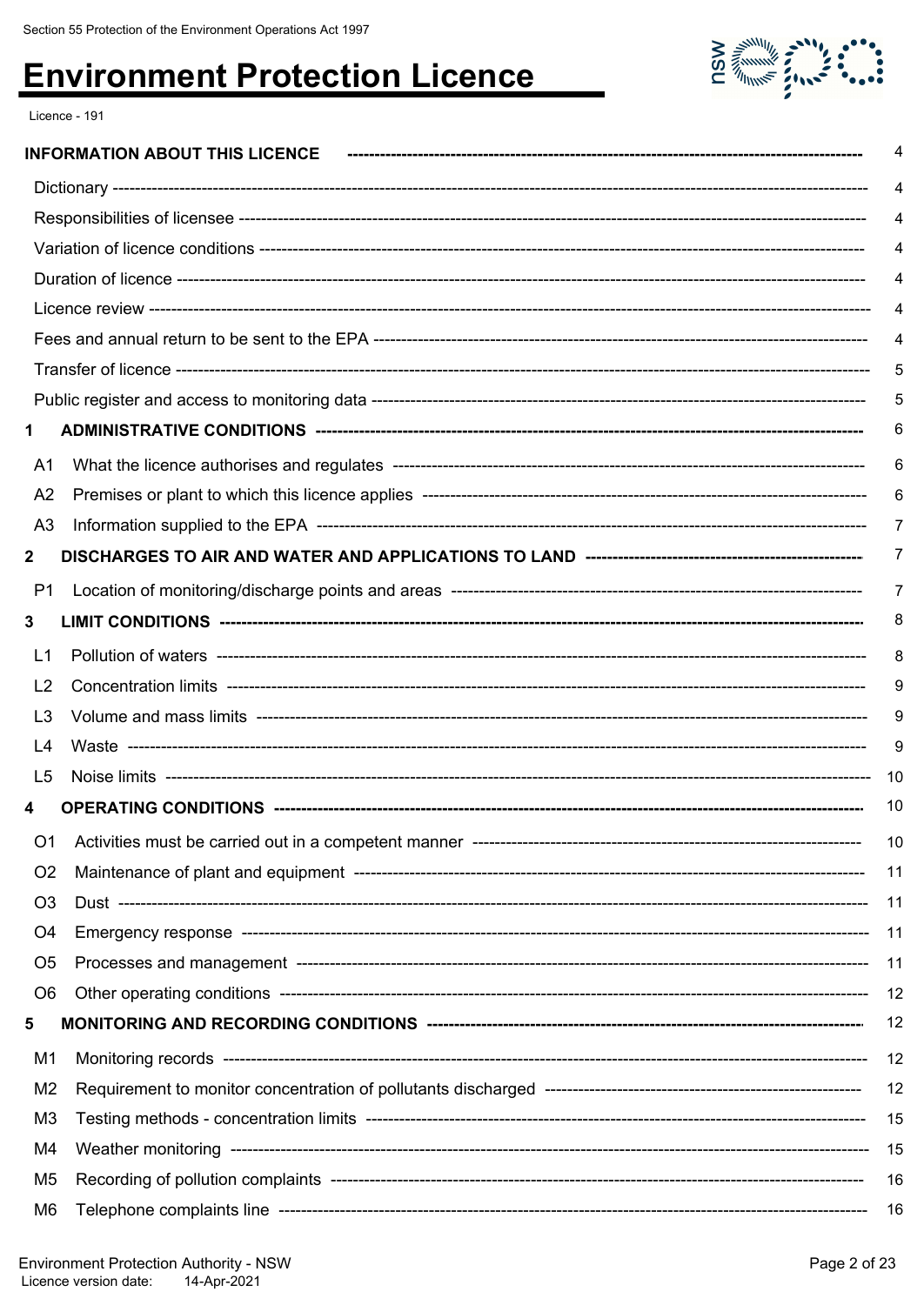

|                | Licence - 191 |    |
|----------------|---------------|----|
| M7             |               |    |
| 6              |               |    |
| R1             |               |    |
| R <sub>2</sub> |               |    |
| R <sub>3</sub> |               |    |
|                |               |    |
| G1             |               |    |
|                |               | 19 |
|                |               |    |
|                |               |    |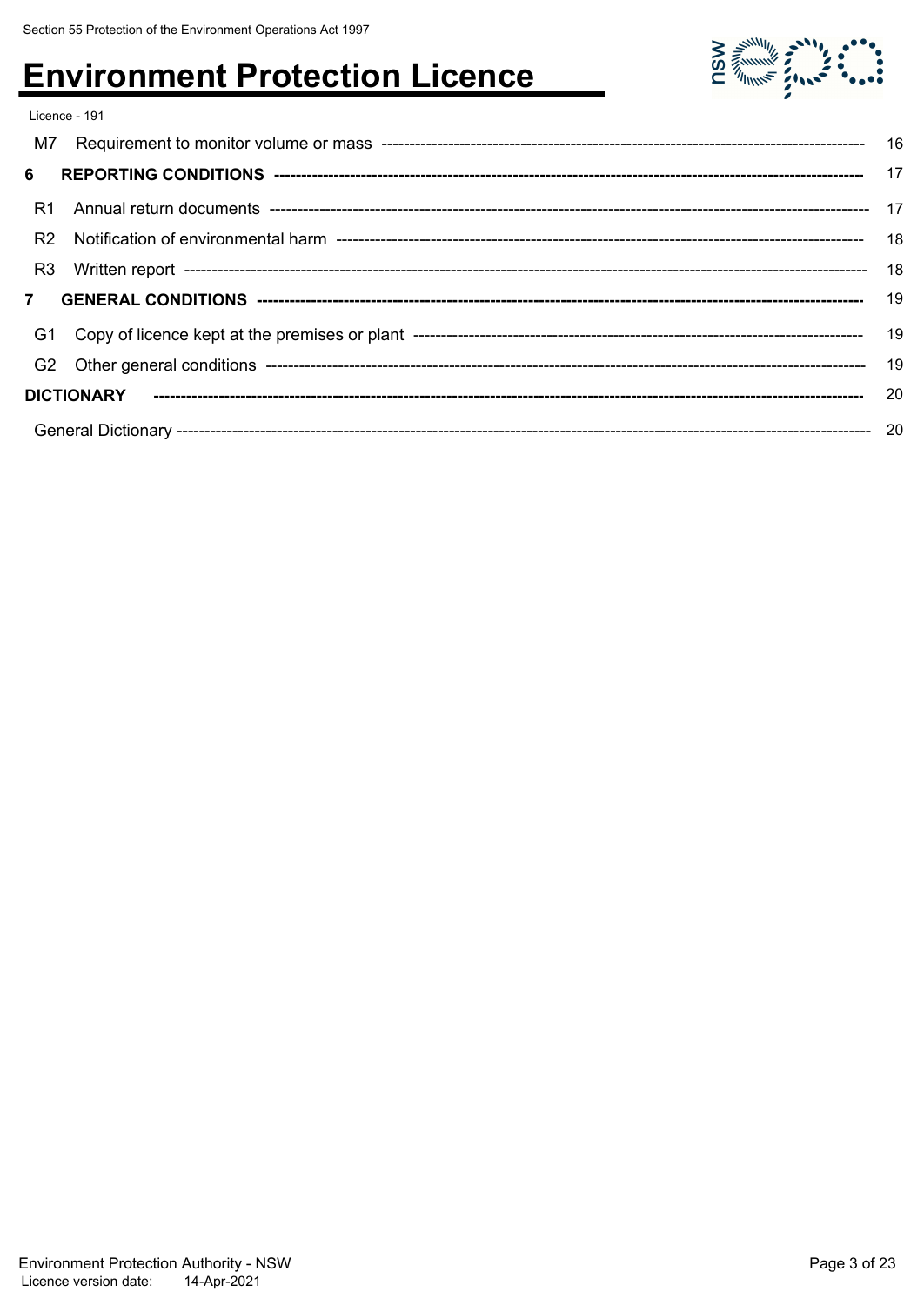Licence - 191



### **Information about this licence**

#### **Dictionary**

A definition of terms used in the licence can be found in the dictionary at the end of this licence.

#### **Responsibilities of licensee**

Separate to the requirements of this licence, general obligations of licensees are set out in the Protection of the Environment Operations Act 1997 ("the Act") and the Regulations made under the Act. These include obligations to:

- ensure persons associated with you comply with this licence, as set out in section 64 of the Act;
- control the pollution of waters and the pollution of air (see for example sections 120 132 of the Act);
- report incidents causing or threatening material environmental harm to the environment, as set out in Part 5.7 of the Act.

#### **Variation of licence conditions**

The licence holder can apply to vary the conditions of this licence. An application form for this purpose is available from the EPA.

The EPA may also vary the conditions of the licence at any time by written notice without an application being made.

Where a licence has been granted in relation to development which was assessed under the Environmental Planning and Assessment Act 1979 in accordance with the procedures applying to integrated development, the EPA may not impose conditions which are inconsistent with the development consent conditions until the licence is first reviewed under Part 3.6 of the Act.

#### **Duration of licence**

This licence will remain in force until the licence is surrendered by the licence holder or until it is suspended or revoked by the EPA or the Minister. A licence may only be surrendered with the written approval of the EPA.

#### **Licence review**

The Act requires that the EPA review your licence at least every 5 years after the issue of the licence, as set out in Part 3.6 and Schedule 5 of the Act. You will receive advance notice of the licence review.

#### **Fees and annual return to be sent to the EPA**

For each licence fee period you must pay:

- an administrative fee; and
- a load-based fee (if applicable).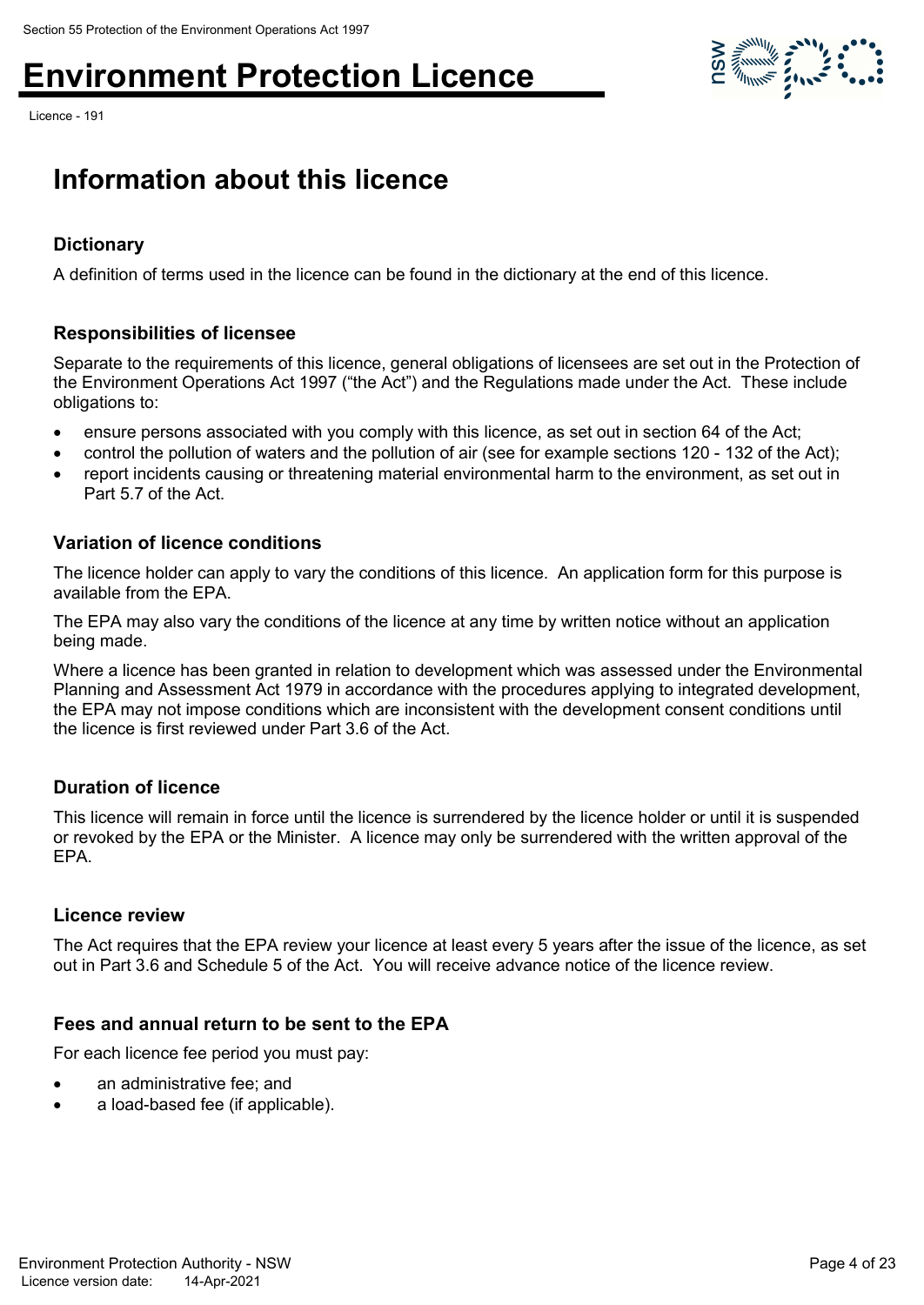

Licence - 191

The EPA publication "A Guide to Licensing" contains information about how to calculate your licence fees. The licence requires that an Annual Return, comprising a Statement of Compliance and a summary of any monitoring required by the licence (including the recording of complaints), be submitted to the EPA. The Annual Return must be submitted within 60 days after the end of each reporting period. See condition R1 regarding the Annual Return reporting requirements.

Usually the licence fee period is the same as the reporting period.

#### **Transfer of licence**

The licence holder can apply to transfer the licence to another person. An application form for this purpose is available from the EPA.

#### **Public register and access to monitoring data**

Part 9.5 of the Act requires the EPA to keep a public register of details and decisions of the EPA in relation to, for example:

- licence applications;
- licence conditions and variations;
- statements of compliance;
- load based licensing information; and
- load reduction agreements.

Under s320 of the Act application can be made to the EPA for access to monitoring data which has been submitted to the EPA by licensees.

#### **This licence is issued to:**

**GREAT SOUTHERN ENERGY PTY LTD**

**PO BOX 7115**

#### **MANNERING PARK NSW 2259**

subject to the conditions which follow.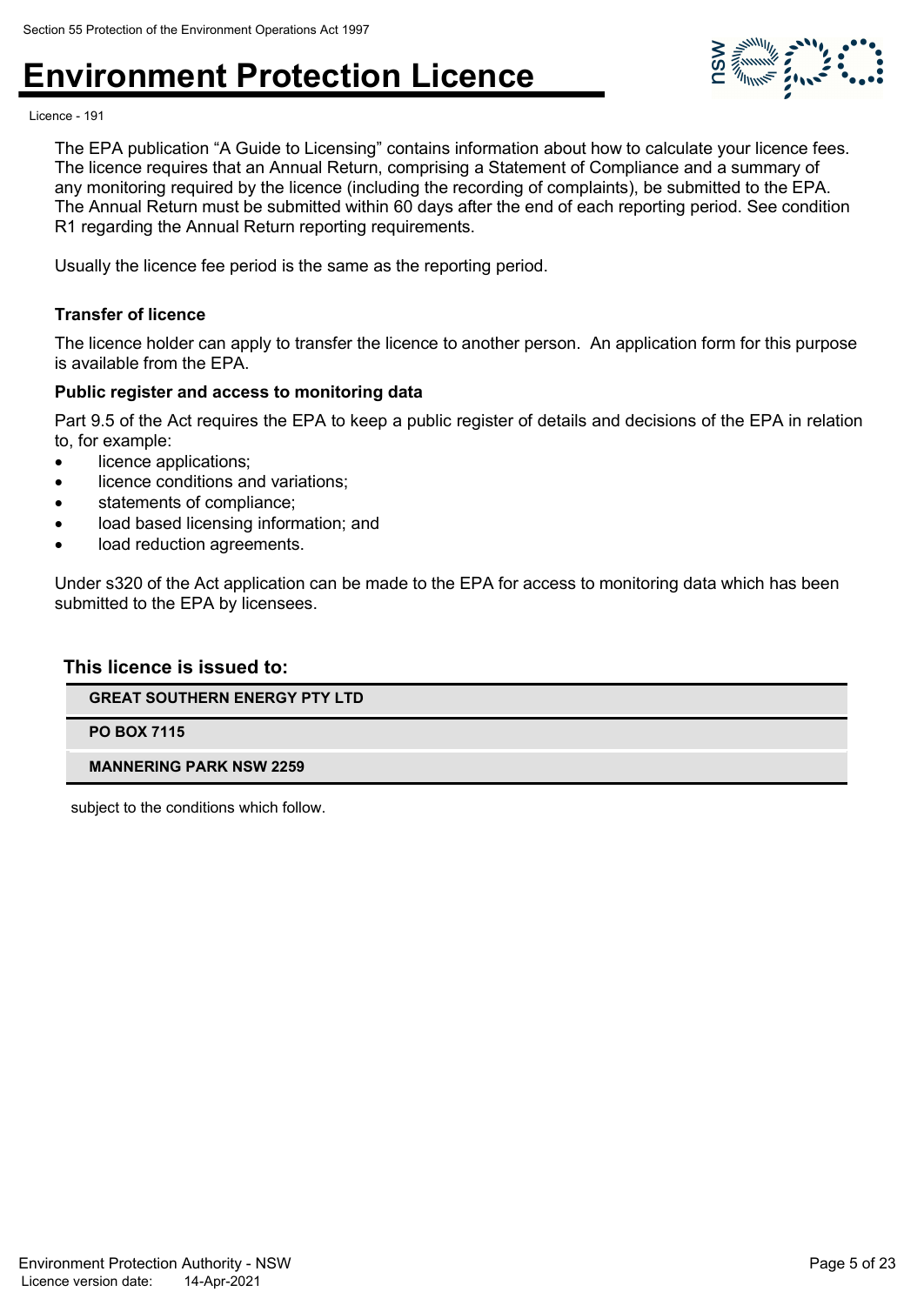

Licence - 191

### **1 Administrative Conditions**

#### **A1 What the licence authorises and regulates**

A1.1 This licence authorises the carrying out of the scheduled activities listed below at the premises specified in A2. The activities are listed according to their scheduled activity classification, fee-based activity classification and the scale of the operation.

Unless otherwise further restricted by a condition of this licence, the scale at which the activity is carried out must not exceed the maximum scale specified in this condition.

| <b>Scheduled Activity</b> | <b>Fee Based Activity</b> | <b>Scale</b>                                            |
|---------------------------|---------------------------|---------------------------------------------------------|
| Coal works                | Coal works                | $>$ 2000000 - 5000000 T<br>annual handing capacity      |
| Mining for coal           | Mining for coal           | $>$ 500000 - 2000000 T<br>annual production<br>capacity |

#### A1.2 The licensee must not:

(a) Produce by mining activities more than 1.1 million tonnes of coal within any 12 month period. (b) Undertake coal works of more than 2.1 million tonnes within any 12 month period, where ROM coal handled on the premises may be made up of coal produced by mining activities from both the Mannering premises as defined in this licence or Chain Valley premises as defined in Environment Protection Licence number 1770.

Note: These limits on the scale of the fee based activities are based on project Approval 06\_0311 MOD5 granted under the *Environmental Planning and Assessment Act 1979* which limits extraction to 1.1 million tonnes of run of mine (ROM) coal per year and its modifications, the most recent of which is dated 5 June 2020.

#### **A2 Premises or plant to which this licence applies**

A2.1 The licence applies to the following premises:

| <b>Premises Details</b>                                                                                                                                                                                                                                                                                                                                          |
|------------------------------------------------------------------------------------------------------------------------------------------------------------------------------------------------------------------------------------------------------------------------------------------------------------------------------------------------------------------|
| <b>MANNERING COLLIERY</b>                                                                                                                                                                                                                                                                                                                                        |
| <b>RUTLEYS ROAD</b>                                                                                                                                                                                                                                                                                                                                              |
| <b>DOYALSON</b>                                                                                                                                                                                                                                                                                                                                                  |
| <b>NSW 2262</b>                                                                                                                                                                                                                                                                                                                                                  |
|                                                                                                                                                                                                                                                                                                                                                                  |
| SURFACE EXTENTS AND MONITORING POSITIONS DESCRIBED BY PLAN<br>OF PREMISES TITLED "MANNERING COLLIERY EPL 191 SURFACE<br><b>EXTENTS AND ENVIRONMENTAL MONITORING PLAN (A1S0012 1)" AND,</b><br>" MANNERING COLLIERY EPL 191 SURFACE AND UNDERGROUND<br>EXTENTS PREMISES PLAN (A1S0012_2), EPA REFERENCE DOC19/993639.<br>THESE PLANS ARE HELD ON FILE EF19/15097. |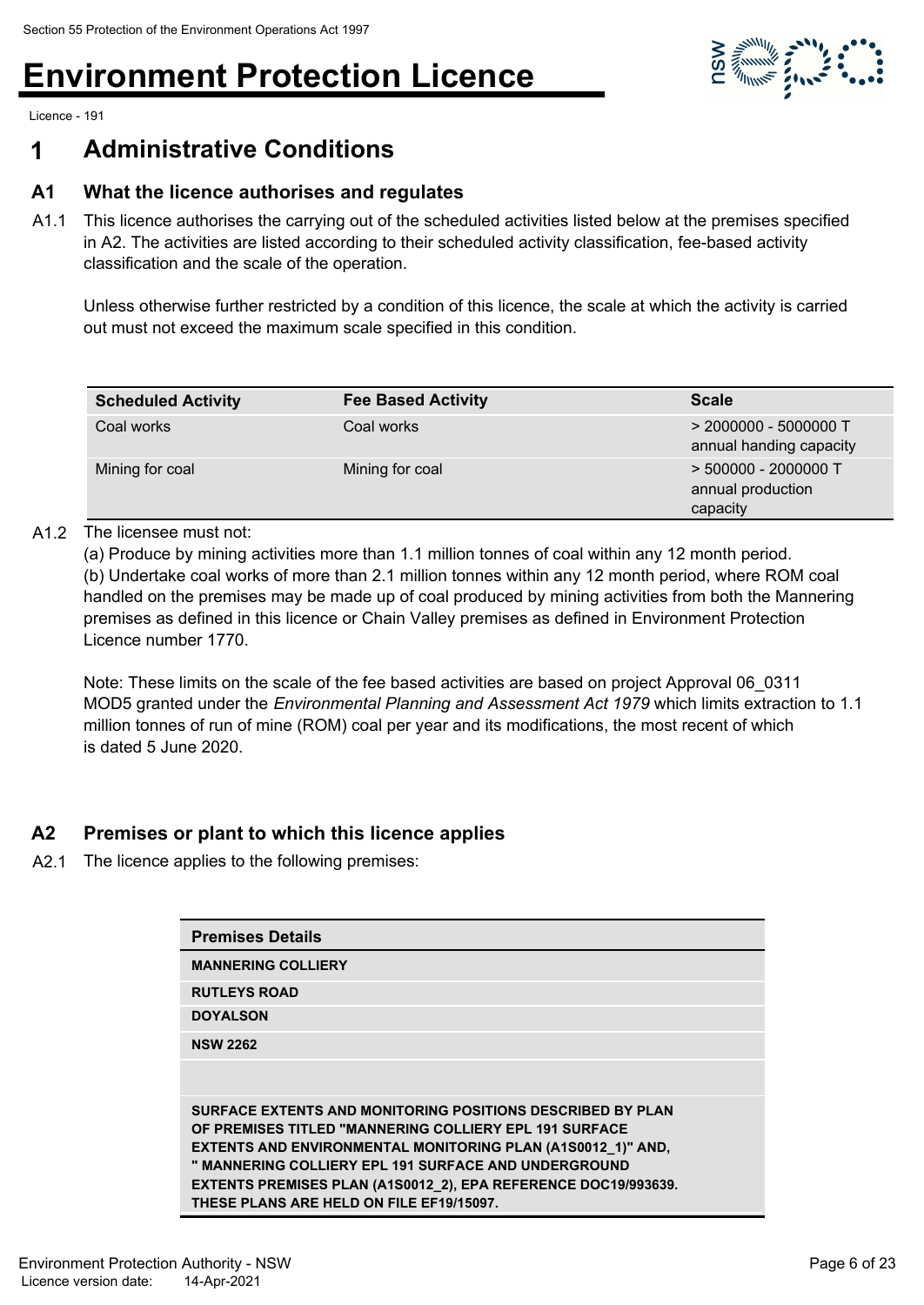

Licence - 191

#### **A3 Information supplied to the EPA**

A3.1 Works and activities must be carried out in accordance with the proposal contained in the licence application, except as expressly provided by a condition of this licence.

In this condition the reference to "the licence application" includes a reference to:

a) the applications for any licences (including former pollution control approvals) which this licence replaces under the Protection of the Environment Operations (Savings and Transitional) Regulation 1998; and

b) the licence information form provided by the licensee to the EPA to assist the EPA in connection with the issuing of this licence.

#### **Discharges to Air and Water and Applications to Land 2**

#### **P1 Location of monitoring/discharge points and areas**

P1.1 The following points referred to in the table below are identified in this licence for the purposes of monitoring and/or the setting of limits for the emission of pollutants to the air from the point.

|                                    |                                           | Air                                      |                                                                                                                                                                                                                                                               |
|------------------------------------|-------------------------------------------|------------------------------------------|---------------------------------------------------------------------------------------------------------------------------------------------------------------------------------------------------------------------------------------------------------------|
| <b>EPA</b> identi-<br>fication no. | <b>Type of Monitoring</b><br><b>Point</b> | <b>Type of Discharge</b><br><b>Point</b> | <b>Location Description</b>                                                                                                                                                                                                                                   |
| 3                                  | Dust monitoring                           |                                          | Dust deposition gauge identified as point 3<br>on plan titled "Delta Coal Mannering<br>Colliery, EPL 191, Surface Extents &<br><b>Environmental Monitoring Locations</b><br>drawing No: A180012 02, Dated 1<br>November 2019" EPA Reference Doc<br>19/993639. |
| 4                                  | Dust monitoring                           |                                          | Dust deposition gauge identified as point 4<br>on plan titled "Delta Coal Mannering<br>Colliery, EPL 191, Surface Extents &<br><b>Environmental Monitoring Locations</b><br>drawing No: A180012 02, Dated 1<br>November 2019" EPA Reference Doc<br>19/993639. |
| 5                                  | Dust monitoring                           |                                          | Dust deposition gauge identified as point 5<br>on plan titled "Delta Coal Mannering<br>Colliery, EPL 191, Surface Extents &<br><b>Environmental Monitoring Locations</b><br>drawing No: A180012 02, Dated 1<br>November 2019" EPA Reference Doc<br>19/993639. |
| 6                                  | Dust monitoring                           |                                          | Dust deposition gauge identified as point 6<br>on plan titled "Delta Coal Mannering<br>Colliery, EPL 191, Surface Extents &<br><b>Environmental Monitoring Locations</b><br>drawing No: A180012 02, Dated 1<br>November 2019" EPA Reference Doc<br>19/993639. |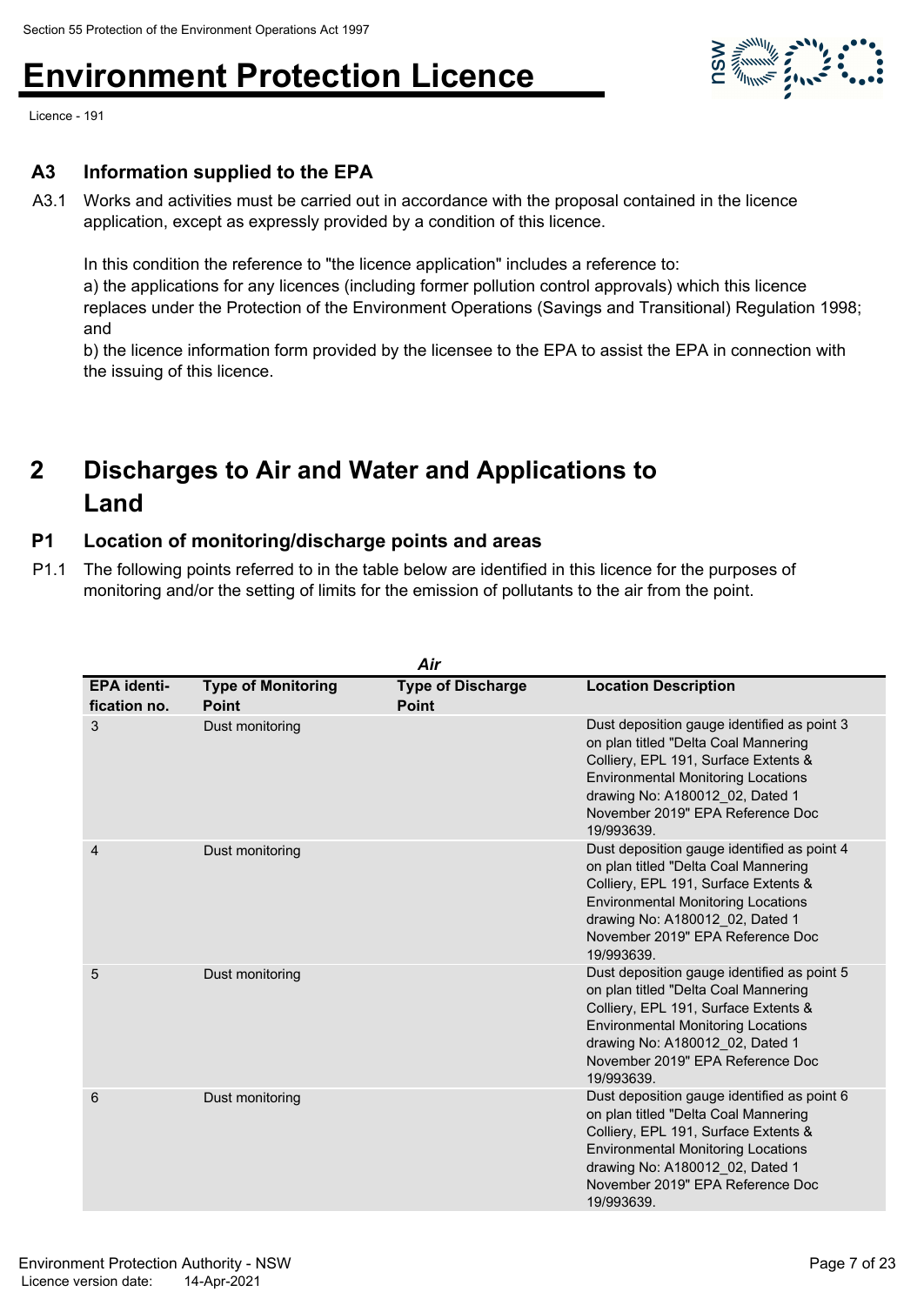

Licence - 191

|  | Dust monitoring | Dust deposition gauge identified as point 7<br>on plan titled "Delta Coal Mannering<br>Colliery, EPL 191, Surface Extents &<br><b>Environmental Monitoring Locations</b><br>drawing No: A180012 02, Dated 1<br>November 2019" EPA Reference Doc<br>19/993639. |
|--|-----------------|---------------------------------------------------------------------------------------------------------------------------------------------------------------------------------------------------------------------------------------------------------------|
|--|-----------------|---------------------------------------------------------------------------------------------------------------------------------------------------------------------------------------------------------------------------------------------------------------|

P1.2 The following points referred to in the table are identified in this licence for the purposes of the monitoring and/or the setting of limits for discharges of pollutants to water from the point.

| <b>Water and land</b>              |                                                        |                                                        |                                                                                                                                                                                                                                                                                    |  |  |
|------------------------------------|--------------------------------------------------------|--------------------------------------------------------|------------------------------------------------------------------------------------------------------------------------------------------------------------------------------------------------------------------------------------------------------------------------------------|--|--|
| <b>EPA Identi-</b><br>fication no. | <b>Type of Monitoring Point</b>                        | <b>Type of Discharge Point</b>                         | <b>Location Description</b>                                                                                                                                                                                                                                                        |  |  |
|                                    | Discharge to waters<br>Discharge quality<br>monitoring | Discharge to waters<br>Discharge quality<br>monitoring | Discharge Point 1 (surface and<br>groundwater) identified as point 1<br>on plan titled "Delta Coal<br>Mannering Colliery, EPL 191,<br>Surface Extents & Environmental<br>Monitoring Locations", Drawing<br>No:A180012 02, dated 1<br>November 2019, EPA Reference<br>Doc19/993639. |  |  |

P1.3 The following points referred to in the table below are identified in this licence for the purposes of weather and/or noise monitoring and/or setting limits for the emission of noise from the premises.

#### *Noise/Weather*

| <b>EPA identi-</b><br>fication no. | Type of monitoring point | <b>Location description</b>                                                                                                                                                                                                     |
|------------------------------------|--------------------------|---------------------------------------------------------------------------------------------------------------------------------------------------------------------------------------------------------------------------------|
| 8                                  | Meteorological Station   | As identified as point 8 in "Delta Coal<br>Mannering Colliery, EPL 191, Surface<br><b>Extents &amp; Environmental Monitoring</b><br>Locations, Drawing No: A180012 02,<br>Dated 1 November 2019" EPA Reference<br>Doc19/993639. |

### **3 Limit Conditions**

#### **L1 Pollution of waters**

L1.1 Except as may be expressly provided in any other condition of this licence, the licensee must comply with section 120 of the Protection of the Environment Operations Act 1997.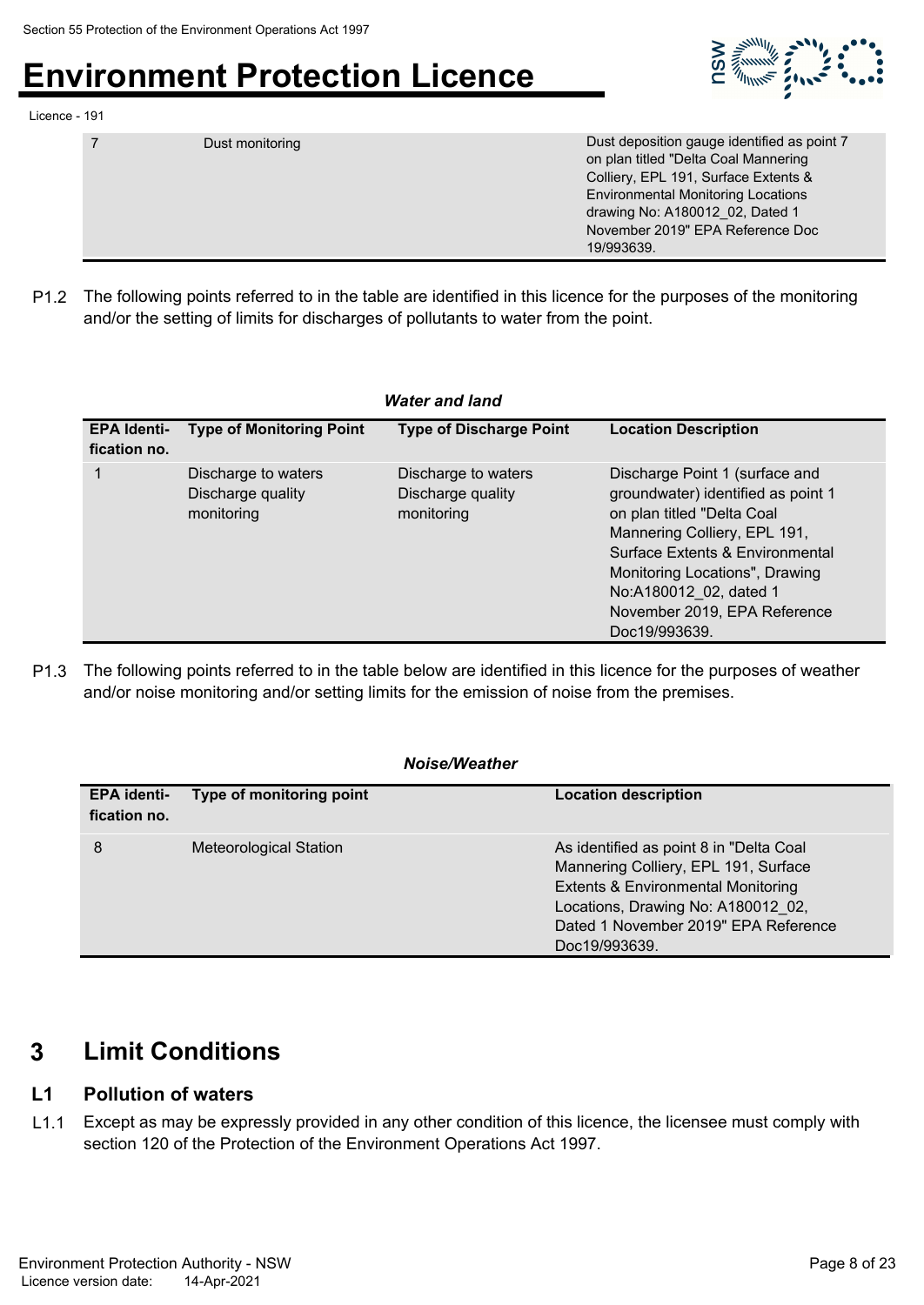

Licence - 191

#### **L2 Concentration limits**

- L2.1 For each monitoring/discharge point or utilisation area specified in the table\s below (by a point number), the concentration of a pollutant discharged at that point, or applied to that area, must not exceed the concentration limits specified for that pollutant in the table.
- L2.2 Where a pH quality limit is specified in the table, the specified percentage of samples must be within the specified ranges.
- L2.3 To avoid any doubt, this condition does not authorise the pollution of waters by any pollutant other than those specified in the table\s.
- L2.4 Water and/or Land Concentration Limits

#### **POINT 1**

| <b>Pollutant</b>             | <b>Units of Measure</b> | 50 percentile<br>concentration<br>limit | 90 percentile<br>concentration<br>limit | 3DGM<br>concentration<br>limit | 100 percentile<br>concentration<br>limit |
|------------------------------|-------------------------|-----------------------------------------|-----------------------------------------|--------------------------------|------------------------------------------|
| Oil and<br>Grease            | milligrams per litre    |                                         |                                         |                                | 10                                       |
| pH                           | pH                      |                                         |                                         |                                | $6.5 - 8.5$                              |
| Total<br>suspended<br>solids | milligrams per litre    |                                         |                                         |                                | 50                                       |

#### **L3 Volume and mass limits**

L3.1 For each discharge point or utilisation area specified below (by a point number), the volume/mass of: a) liquids discharged to water; or;

b) solids or liquids applied to the area;

must not exceed the volume/mass limit specified for that discharge point or area.

| <b>Point</b> | <b>Unit of Measure</b> | <b>Volume/Mass Limit</b> |
|--------------|------------------------|--------------------------|
|              | kilolitres per day     | 4000                     |

L3.2 Exceedance of the volume limit for Point 1 is permitted only if the discharge from Point 1 occurs solely as a result of rainfall at the premises exceeding 10mm during the 24 hours immediately prior to the commencement of discharge

#### **L4 Waste**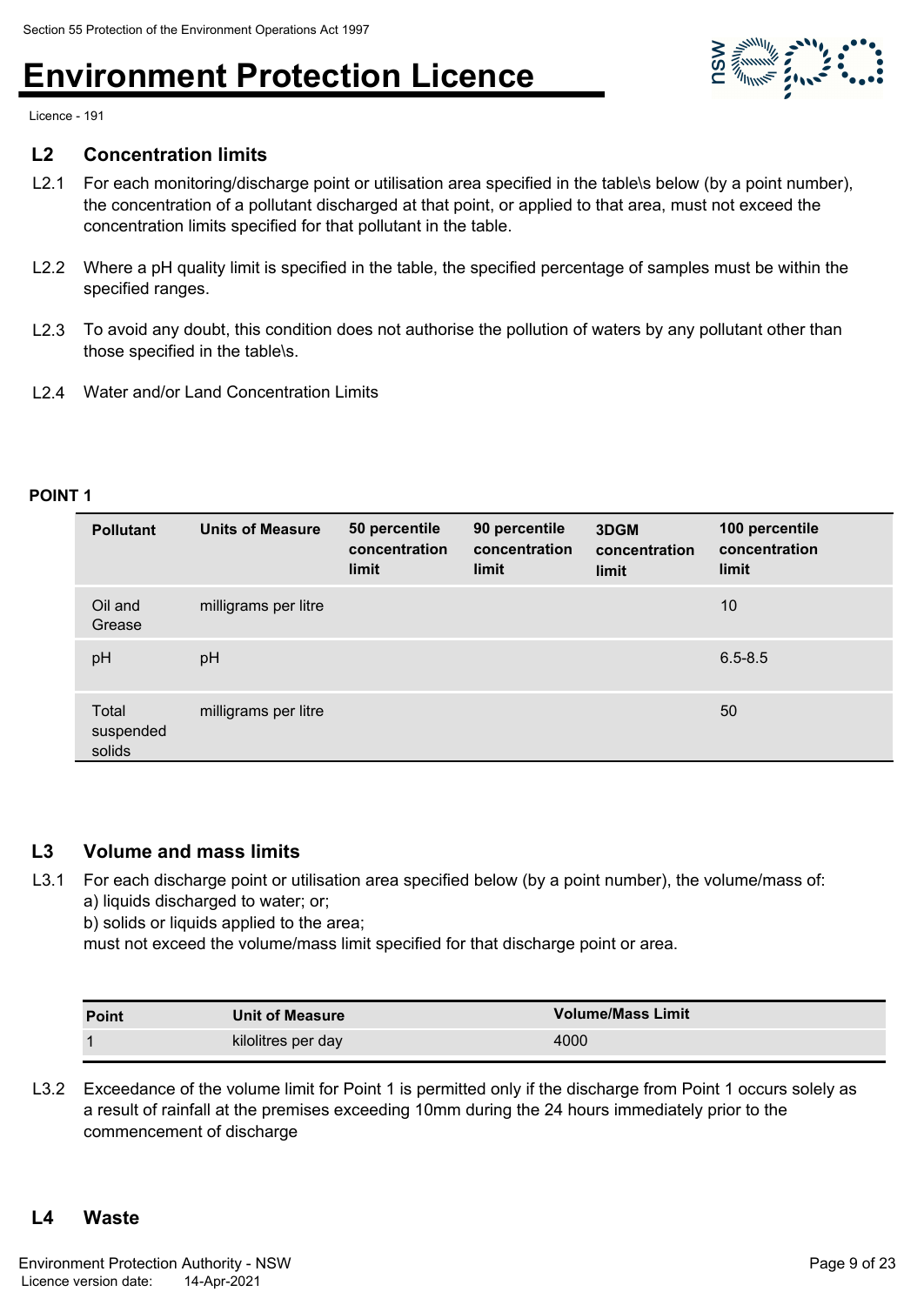

Licence - 191

L4.1 The licensee must not cause, permit or allow any waste to be received at the premises, except the wastes expressly referred to in the column titled "Waste" and meeting the definition, if any, in the column titled "Description" in the table below.

Any waste received at the premises must only be used for the activities referred to in relation to that waste in the column titled "Activity" in the table below.

Any waste received at the premises is subject to those limits or conditions, if any, referred to in relation to that waste contained in the column titled "Other Limits" in the table below.

This condition does not limit any other conditions in this licence.

| Code      | <b>Waste</b>                                 | <b>Description</b>                                                                                                                                                                                                                         | <b>Activity</b>                                                   | <b>Other Limits</b> |
|-----------|----------------------------------------------|--------------------------------------------------------------------------------------------------------------------------------------------------------------------------------------------------------------------------------------------|-------------------------------------------------------------------|---------------------|
| <b>NA</b> | Waste                                        | Any other waste<br>received on the<br>premises for storage,<br>treatment, processing,<br>sorting or disposal and<br>which receipt is not a<br>scheduled activity under<br>Schedule 1 of the<br>POEO Act, as in force<br>from time to time. |                                                                   |                     |
| <b>NA</b> | <b>General or Specific</b><br>exempted waste | Waste that meets all the<br>conditions of a resource<br>recovery exemption<br>under Clause 51A of the<br>Protection of the<br><b>Environment Operations</b><br>(Waste) Regulation<br>2014                                                  | As specified in each<br>particular resource<br>recovery exemption | N/A                 |

- L4.2 The licensee must not cause, permit or allow any waste generated outside the premises to be received at the premises for storage, treatment, processing, reprocessing or disposal or any waste generated at the premises to be disposed of at the premises, except as expressly permitted by the licence.
- L4.3 This condition only applies to the storage, treatment, processing, reprocessing or disposal of waste at the premises if it requires an environment protection licence.

#### **L5 Noise limits**

Note: Noise limits are not specified as a condition of this licence. Noise limits are prescribed with the conditions of Project Approval 06\_0311 granted under the *Environmental Planning and Assessment Act 1979.* Under the *Environmental Planning and Assessment Act 1979* the Department of Planning is the appropriate authority in respect of the administration and regulation of the Project Approval.

### **4 Operating Conditions**

### **O1 Activities must be carried out in a competent manner**

O1.1 Licensed activities must be carried out in a competent manner.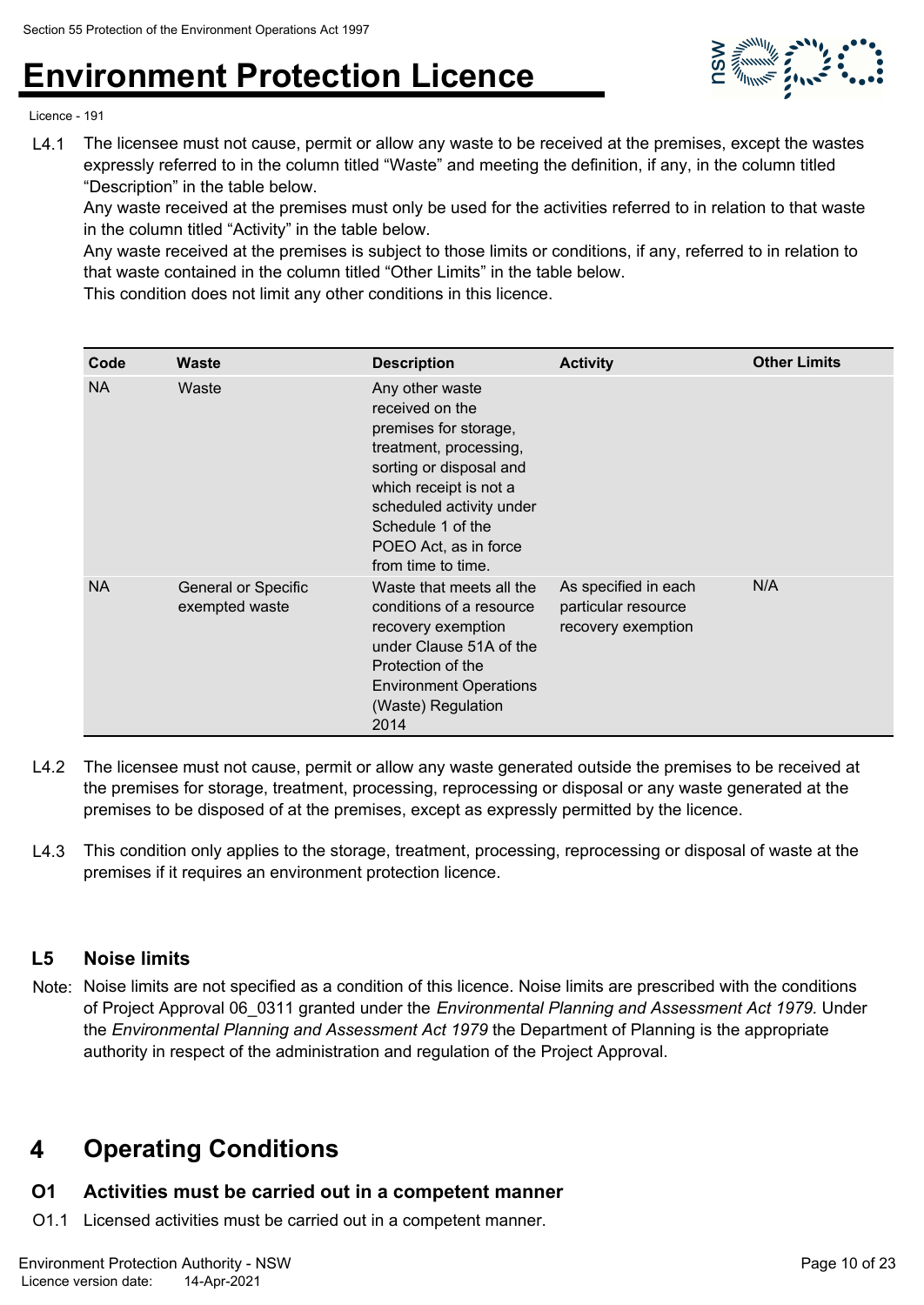

Licence - 191

This includes:

a) the processing, handling, movement and storage of materials and substances used to carry out the activity; and

b) the treatment, storage, processing, reprocessing, transport and disposal of waste generated by the activity.

#### **O2 Maintenance of plant and equipment**

- O2.1 All plant and equipment installed at the premises or used in connection with the licensed activity: a) must be maintained in a proper and efficient condition; and
	- b) must be operated in a proper and efficient manner.

#### **O3 Dust**

- O3.1 The premises must be maintained in a condition which minimises or prevents the emission of dust from the premises.
- O3.2 Activities occurring in or on the premises must be carried out in a manner that will minimise the generation, or emission from the premises, of wind-blown or traffic generated dust.
- O3.3 All trafficable areas, coal storage areas and vehicle manoeuvring areas in or on the premises must be maintained, at all times, in a condition that will minimise the generation, or emission from the premises, of wind-blown or traffic generated dust.
- O3.4 The tailgates of all haulage trucks leaving the premises must be securely fixed prior to loading or immediately after unloading to prevent loss of materials.
- O3.5 Coal stockpiles must be maintained in a condition that will minimise the generation and emission of dust on the premises.

#### **O4 Emergency response**

Note: The licensee must maintain, and implement as necessary, a current Pollution Incident Response Management Plan (PIRMP) for the premises. The PIRMP must be developed in accordance with the requirements in Part 5.7A of the Protection of the Environment Operations (POEO) Act 1997 and POEO regulations. The licensee must keep the incident response plan on the premises at all times. The incident response plan must document systems and procedures to deal with all types of incidents (e.g. spills, explosions or fire) that may occur at the premises or that may be associated with activities that occur at the premises and which are likely to cause harm to the environment. The PIRMP must be tested at least annually or following a pollution incident.

#### **O5 Processes and management**

O5.1 All above ground tanks containing material that is likely to cause environmental harm must be bunded or have an alternative spill containment system in place.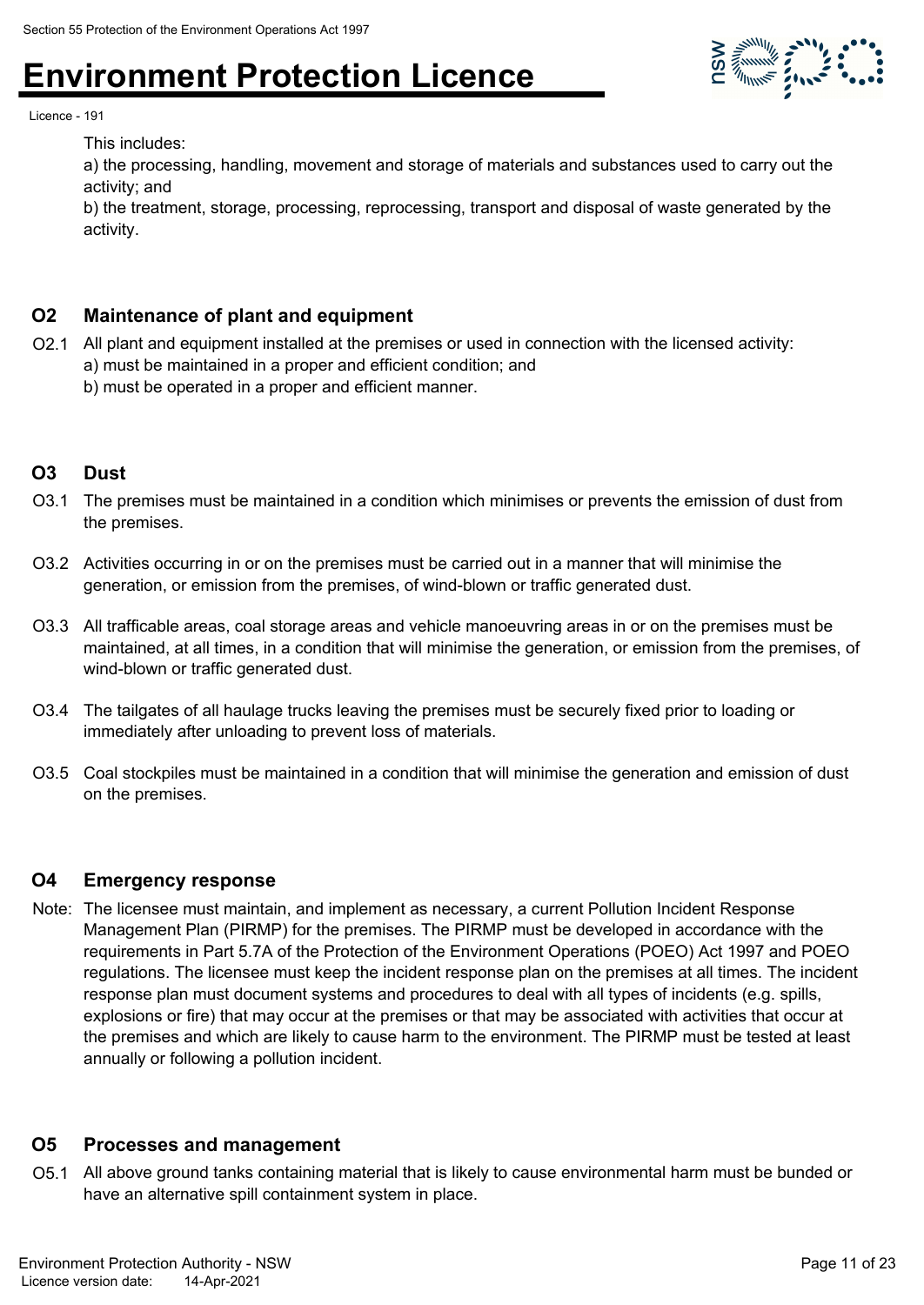

Licence - 191

- O5.2 Bunds must:
	- a) have walls and floors constructed of impervious materials;
	- b) be of sufficient capacity to contain 110% of the volume of the tank (or 110% volume of the largest tank where a group of tanks are installed);
	- c) have floors graded to a collection sump; and
	- d) not have a drain valve incorporated in the bund structure,

or be constructed and operated in a manner that achieves the same environmental outcome.

#### **O6 Other operating conditions**

O6.1 The licensee must ensure that activities are conducted in an environmentally satisfactory manner. So as to minimise and prevent the pollution of air and water the licensee must:

(a) Ensure that vehicles or containers prior to leaving the premises are clean and sealed in a manner that will not cause materials or wastes used in conducting the activities at the premises to be tracked, thrown from, blown, fall, or cast from any vehicle or container onto a public road.

(b) The licensee must have in place and implement procedures to ensure that vehicles and containers exiting the premises are in a condition to ensure that materials are not tracked, thrown, blown, fall or cast onto a public road.

### **5 Monitoring and Recording Conditions**

#### **M1 Monitoring records**

- M1.1 The results of any monitoring required to be conducted by this licence or a load calculation protocol must be recorded and retained as set out in this condition.
- M1.2 All records required to be kept by this licence must be:
	- a) in a legible form, or in a form that can readily be reduced to a legible form;
	- b) kept for at least 4 years after the monitoring or event to which they relate took place; and

c) produced in a legible form to any authorised officer of the EPA who asks to see them.

- M1.3 The following records must be kept in respect of any samples required to be collected for the purposes of this licence:
	- a) the date(s) on which the sample was taken;
	- b) the time(s) at which the sample was collected;
	- c) the point at which the sample was taken; and
	- d) the name of the person who collected the sample.

#### **M2 Requirement to monitor concentration of pollutants discharged**

- M2.1 For each monitoring/discharge point or utilisation area specified below (by a point number), the licensee must monitor (by sampling and obtaining results by analysis) the concentration of each pollutant specified in Column 1. The licensee must use the sampling method, units of measure, and sample at the frequency, specified opposite in the other columns:
- M2.2 Air Monitoring Requirements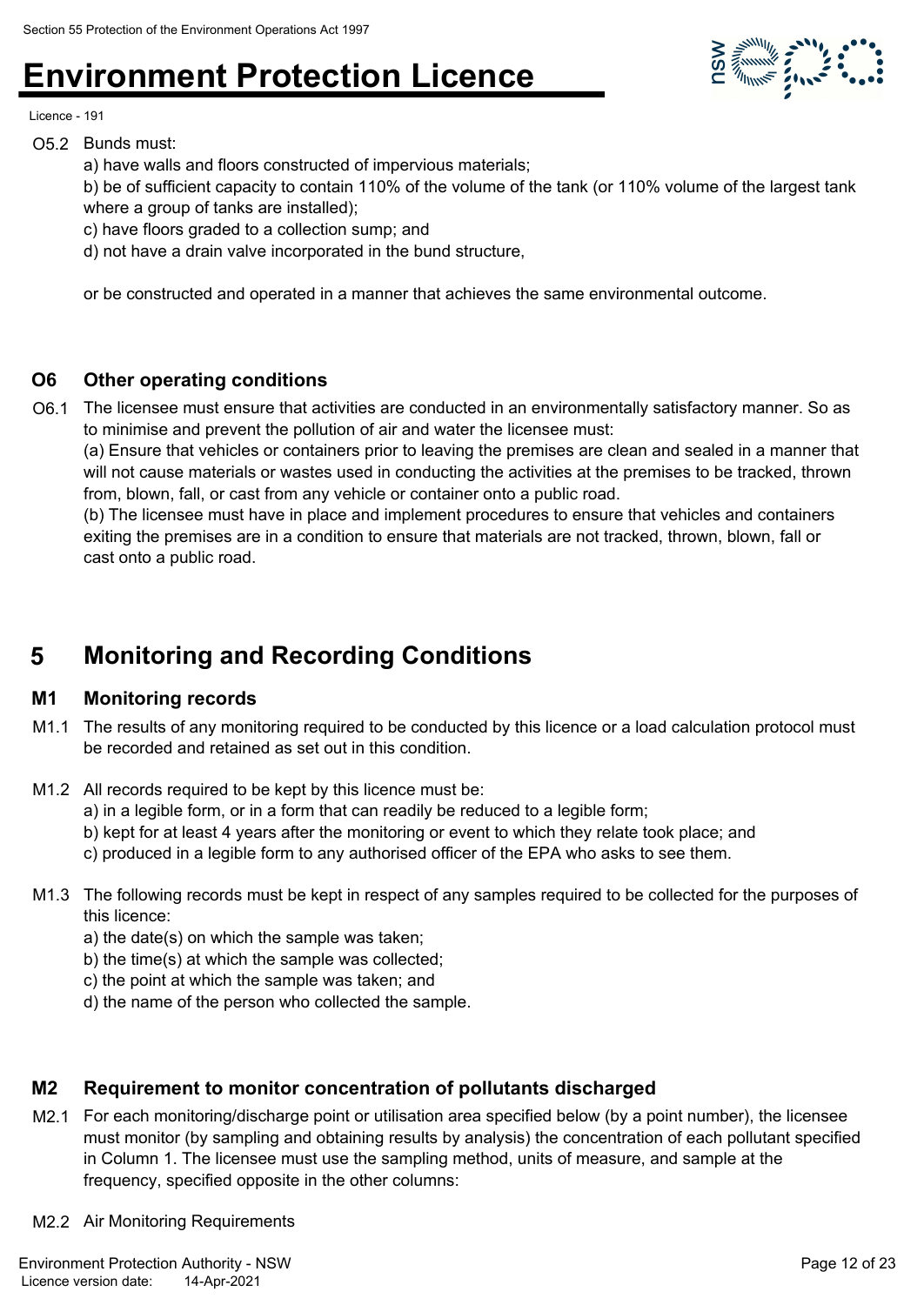Licence - 191



#### **POINT 3,4,5,6,7**

| <b>Pollutant</b>                          | Units of measure                    | <b>Frequency</b> | <b>Sampling Method</b> |
|-------------------------------------------|-------------------------------------|------------------|------------------------|
| <b>Particulates -</b><br>Deposited Matter | grams per square metre per<br>month | Monthly          | AM-19                  |

#### M2.3 Water and/ or Land Monitoring Requirements

#### **POINT 1**

| <b>Pollutant</b>         | <b>Units of measure</b>        | <b>Frequency</b>               | <b>Sampling Method</b> |
|--------------------------|--------------------------------|--------------------------------|------------------------|
| Aluminium<br>(dissolved) | micrograms per litre           | Monthly during<br>discharge    | Grab sample            |
| Aluminium (total)        | micrograms per litre           | Monthly during<br>discharge    | Grab sample            |
| Antimony                 | micrograms per litre           | Monthly during<br>discharge    | Grab sample            |
| Arsenic (dissolved)      | micrograms per litre           | Monthly during<br>discharge    | Grab sample            |
| Arsenic (total)          | micrograms per litre           | Monthly during<br>discharge    | Grab sample            |
| <b>Barium</b>            | micrograms per litre           | Monthly during<br>discharge    | Grab sample            |
| Beryllium (dissolved)    | micrograms per litre           | Monthly during<br>discharge    | Grab sample            |
| Beryllium (total)        | micrograms per litre           | Monthly during<br>discharge    | Grab sample            |
| <b>Boron</b>             | micrograms per litre           | Monthly during<br>discharge    | Grab sample            |
| Cadmium<br>(dissolved)   | micrograms per litre           | Monthly during<br>discharge    | Grab sample            |
| Cadmium (total)          | micrograms per litre           | Monthly during<br>discharge    | Grab sample            |
| Calcium                  | micrograms per litre           | Monthly during<br>discharge    | Grab sample            |
| Chromium<br>(dissolved)  | micrograms per litre           | Monthly during<br>discharge    | Grab sample            |
| Chromium (total)         | micrograms per litre           | Monthly during<br>discharge    | Grab sample            |
| Cobalt (dissolved)       | micrograms per litre           | Monthly during<br>discharge    | Grab sample            |
| Cobalt (total)           | micrograms per litre           | Monthly during<br>discharge    | Grab sample            |
| Conductivity             | microsiemens per<br>centimetre | Weekly during any<br>discharge | Grab sample            |
| Copper (dissolved)       | micrograms per litre           | Monthly during<br>discharge    | Grab sample            |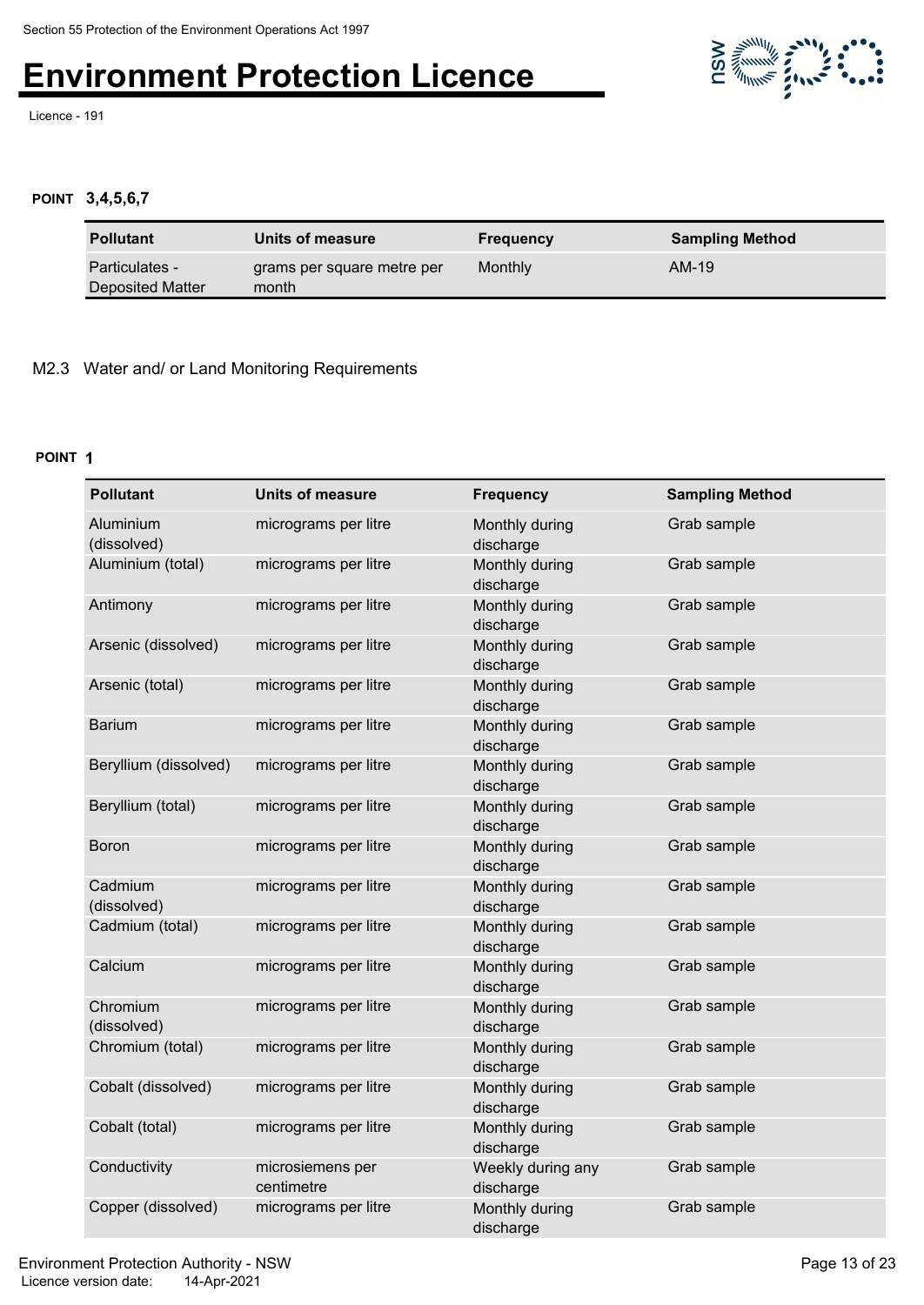Licence - 191



| Copper (total)                   | micrograms per litre | Monthly during<br>discharge    | Grab sample |
|----------------------------------|----------------------|--------------------------------|-------------|
| Iron                             | micrograms per litre | Monthly during<br>discharge    | Grab sample |
| Lead (dissolved)                 | micrograms per litre | Monthly during<br>discharge    | Grab sample |
| Lead (total)                     | micrograms per litre | Monthly during<br>discharge    | Grab sample |
| Lithium                          | micrograms per litre | Monthly during<br>discharge    | Grab sample |
| Magnesium                        | micrograms per litre | Monthly during<br>discharge    | Grab sample |
| Manganese<br>(dissolved)         | micrograms per litre | Monthly during<br>discharge    | Grab sample |
| Mercury (dissolved)              | micrograms per litre | Monthly during<br>discharge    | Grab sample |
| Mercury (total)                  | micrograms per litre | Monthly during<br>discharge    | Grab sample |
| Molybdenum<br>(dissolved)        | micrograms per litre | Monthly during<br>discharge    | Grab sample |
| Molybdenum (total)               | micrograms per litre | Monthly during<br>discharge    | Grab sample |
| Nickel (dissolved)               | micrograms per litre | Monthly during<br>discharge    | Grab sample |
| Nickel (total)                   | micrograms per litre | Monthly during<br>discharge    | Grab sample |
| Nitrogen (ammonia)               | micrograms per litre | Monthly during<br>discharge    | Grab sample |
| Oil and Grease                   | milligrams per litre | Weekly during any<br>discharge | Grab sample |
| pH                               | pH                   | Weekly during any<br>discharge | Grab sample |
| Phosphorus                       | micrograms per litre | Monthly during<br>discharge    | Grab sample |
| Potassium                        | micrograms per litre | Monthly during<br>discharge    | Grab sample |
| Selenium (dissolved)             | micrograms per litre | Monthly during<br>discharge    | Grab sample |
| Selenium (total)                 | micrograms per litre | Monthly during<br>discharge    | Grab sample |
| Silica                           | micrograms per litre | Monthly during<br>discharge    | Grab sample |
| Silver (dissolved)               | micrograms per litre | Monthly during<br>discharge    | Grab sample |
| Silver (total)                   | micrograms per litre | Monthly during<br>discharge    | Grab sample |
| Sulfur                           | micrograms per litre | Monthly during<br>discharge    | Grab sample |
| Tin                              | micrograms per litre | Monthly during<br>discharge    | Grab sample |
| Titanium                         | micrograms per litre | Monthly during<br>discharge    | Grab sample |
| <b>Total suspended</b><br>solids | milligrams per litre | Weekly during any<br>discharge | Grab sample |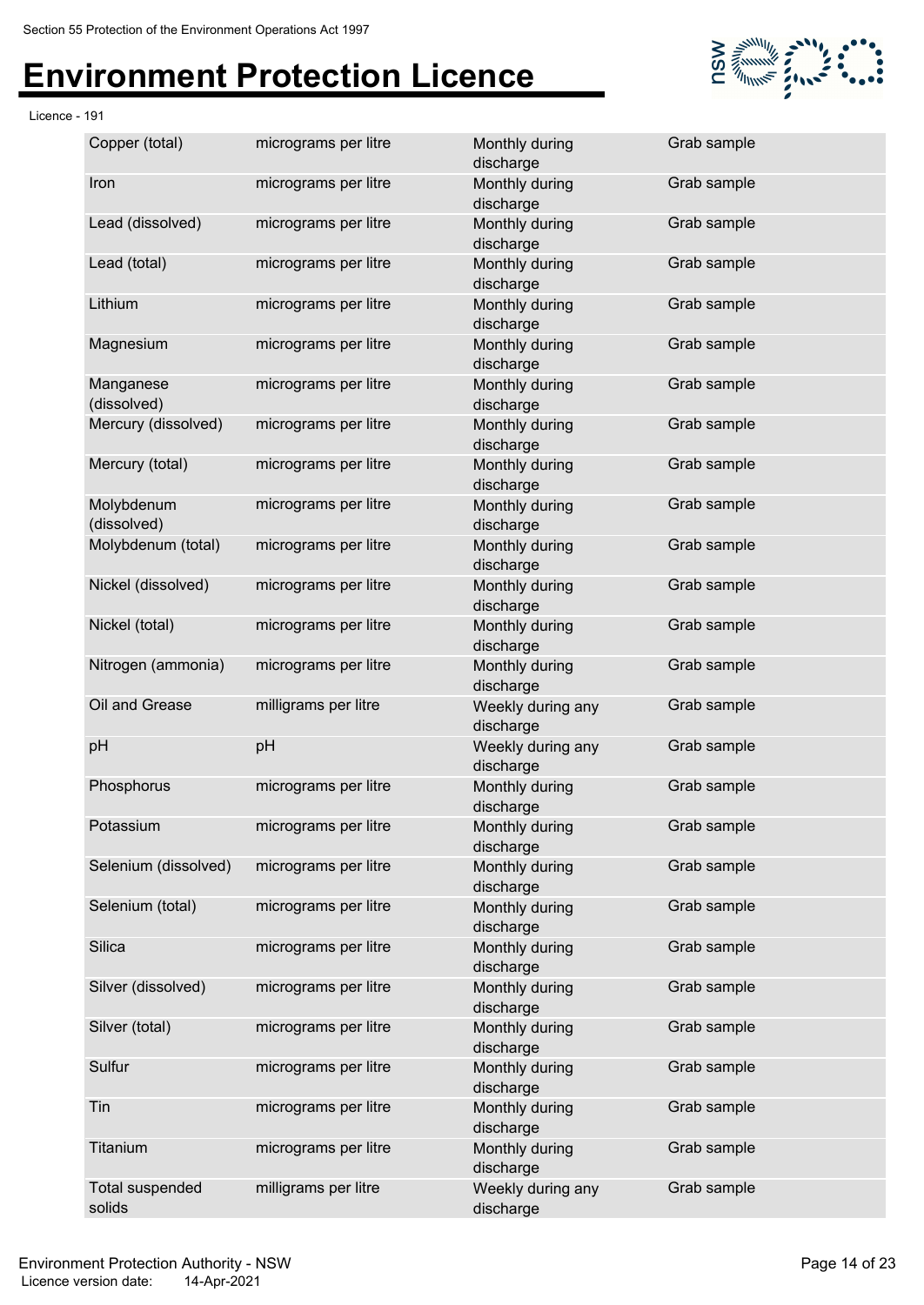

Licence - 191

| Vanadium<br>(dissolved) | micrograms per litre | Monthly during<br>discharge | Grab sample |
|-------------------------|----------------------|-----------------------------|-------------|
| Vanadium (total)        | micrograms per litre | Monthly during<br>discharge | Grab sample |
| Zinc (dissolved)        | micrograms per litre | Monthly during<br>discharge | Grab sample |
| Zinc (total)            | micrograms per litre | Monthly during<br>discharge | Grab sample |

#### **M3 Testing methods - concentration limits**

M3.1 Monitoring for the concentration of a pollutant emitted to the air required to be conducted by this licence must be done in accordance with:

a) any methodology which is required by or under the Act to be used for the testing of the concentration of the pollutant; or

b) if no such requirement is imposed by or under the Act, any methodology which a condition of this licence requires to be used for that testing; or

c) if no such requirement is imposed by or under the Act or by a condition of this licence, any methodology approved in writing by the EPA for the purposes of that testing prior to the testing taking place.

- Note: The *Protection of the Environment Operations (Clean Air) Regulation 2010* requires testing for certain purposes to be conducted in accordance with test methods contained in the publication "Approved Methods for the Sampling and Analysis of Air Pollutants in NSW".
- M3.2 Subject to any express provision to the contrary in this licence, monitoring for the concentration of a pollutant discharged to waters or applied to a utilisation area must be done in accordance with the Approved Methods Publication unless another method has been approved by the EPA in writing before any tests are conducted.

#### **M4 Weather monitoring**

- M4.1 The licensee may use the meteorological station established at Vales Point Power Station provided the licensee has authority from Sunset Power International Pty Ltd to access data from the Vales Point Power Station at all times. However, if this station is not available at any time then condition M4.2 applies.
- M4.2 At the point(s) identified below, the licensee must monitor (by sampling and obtaining results by analysis) the parameters specified in Column 1 of the table below, using the corresponding sampling method, units of measure, averaging period and sampling frequency, specified opposite in the Columns 2, 3, 4 and 5 respectively.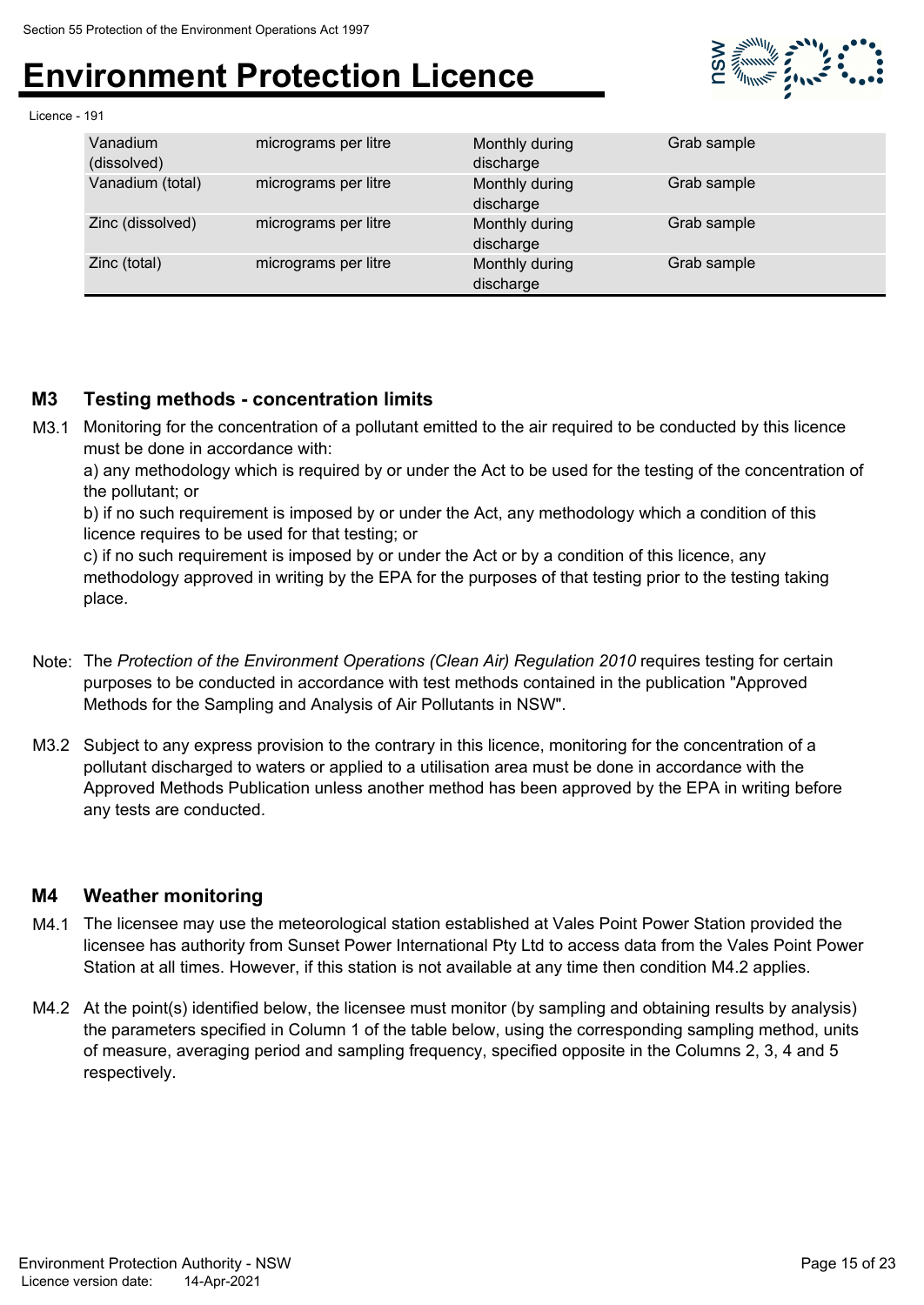

Licence - 191

#### **POINT 8**

| <b>Parameter</b>               | <b>Sampling method</b> | Units of measure | <b>Averaging period</b> | <b>Frequency</b> |
|--------------------------------|------------------------|------------------|-------------------------|------------------|
| Rainfall                       | $AM-4$                 | millimetres      | 24 hours                | Continuous       |
| Wind Direction<br>at 10 metres | AM-2 & AM-4            | Degrees          | 1 hour                  | Continuous       |

#### **M5 Recording of pollution complaints**

- M5.1 The licensee must keep a legible record of all complaints made to the licensee or any employee or agent of the licensee in relation to pollution arising from any activity to which this licence applies.
- M5.2 The record must include details of the following:
	- a) the date and time of the complaint;
	- b) the method by which the complaint was made;

c) any personal details of the complainant which were provided by the complainant or, if no such details were provided, a note to that effect;

d) the nature of the complaint;

e) the action taken by the licensee in relation to the complaint, including any follow-up contact with the complainant; and

f) if no action was taken by the licensee, the reasons why no action was taken.

- M5.3 The record of a complaint must be kept for at least 4 years after the complaint was made.
- M5.4 The record must be produced to any authorised officer of the EPA who asks to see them.

#### **M6 Telephone complaints line**

- M6.1 The licensee must operate during its operating hours a telephone complaints line for the purpose of receiving any complaints from members of the public in relation to activities conducted at the premises or by the vehicle or mobile plant, unless otherwise specified in the licence.
- M6.2 The licensee must notify the public of the complaints line telephone number and the fact that it is a complaints line so that the impacted community knows how to make a complaint.
- M6.3 The preceding two conditions do not apply until 3 months after: the date of the issue of this licence.
- M6.4 The licensee must nominate a representative of the company that is available at all times and is capable of providing immediate assistance or response during emergencies or any other incidents at the premises. The name of the nominated representative and their contact details, including a telephone number, must be current at all times.

#### **M7 Requirement to monitor volume or mass**

M7.1 For each discharge point or utilisation area specified below, the licensee must monitor: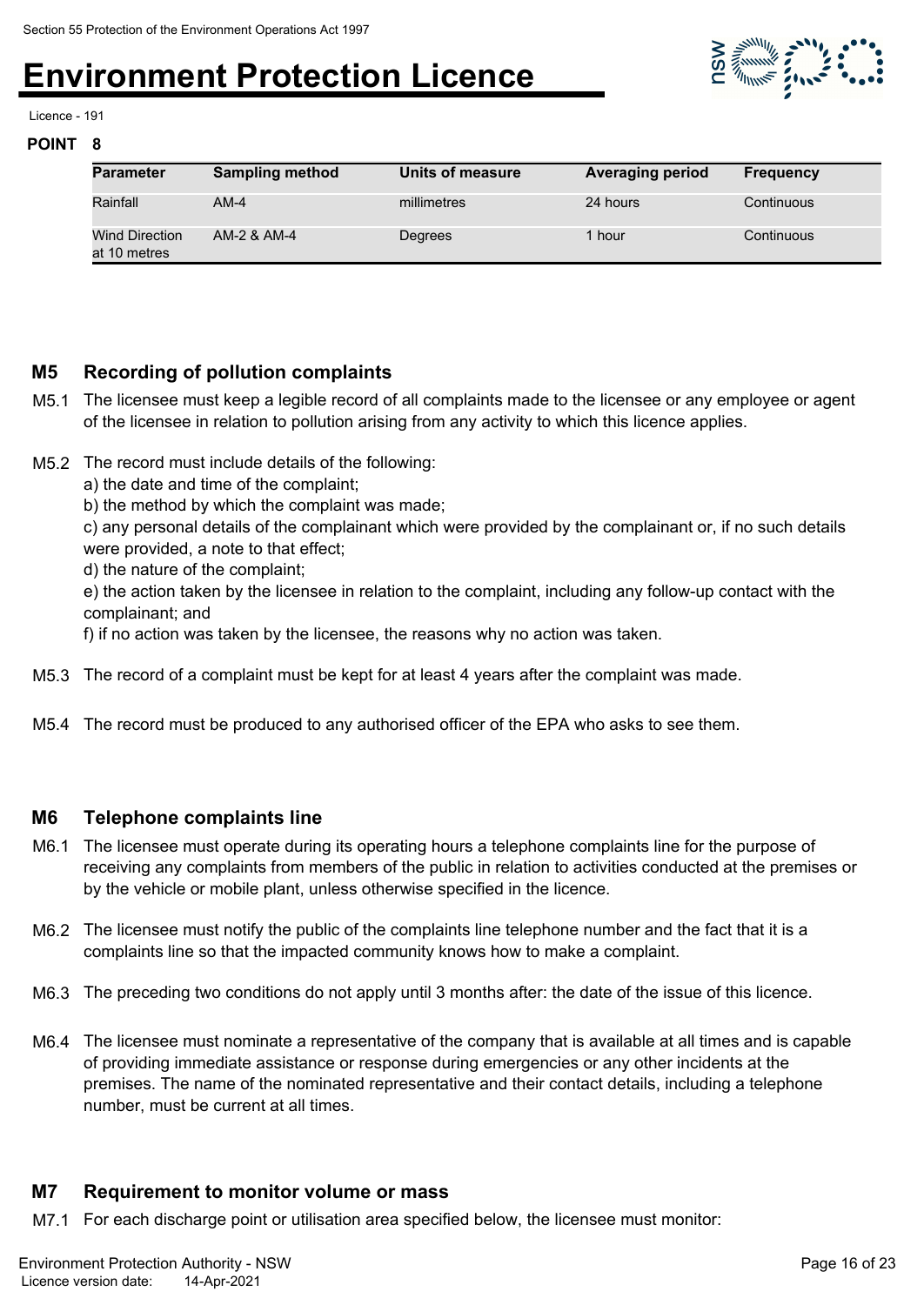

Licence - 191

- a) the volume of liquids discharged to water or applied to the area;
- b) the mass of solids applied to the area;
- c) the mass of pollutants emitted to the air;

at the frequency and using the method and units of measure, specified below.

| 'OIN' |  |
|-------|--|
|       |  |

| Frequency                   | <b>Unit of Measure</b> | <b>Sampling Method</b>  |
|-----------------------------|------------------------|-------------------------|
| Continuous during discharge | kilolitres per day     | In line instrumentation |

### **6 Reporting Conditions**

#### **R1 Annual return documents**

R1.1 The licensee must complete and supply to the EPA an Annual Return in the approved form comprising:

- 1. a Statement of Compliance,
- 2. a Monitoring and Complaints Summary,
- 3. a Statement of Compliance Licence Conditions,
- 4. a Statement of Compliance Load based Fee,
- 5. a Statement of Compliance Requirement to Prepare Pollution Incident Response Management Plan,
- 6. a Statement of Compliance Requirement to Publish Pollution Monitoring Data; and
- 7. a Statement of Compliance Environmental Management Systems and Practices.

At the end of each reporting period, the EPA will provide to the licensee notification that the Annual Return is due.

- R1.2 An Annual Return must be prepared in respect of each reporting period, except as provided below.
- Note: The term "reporting period" is defined in the dictionary at the end of this licence. Do not complete the Annual Return until after the end of the reporting period.
- R1.3 Where this licence is transferred from the licensee to a new licensee:

a) the transferring licensee must prepare an Annual Return for the period commencing on the first day of the reporting period and ending on the date the application for the transfer of the licence to the new licensee is granted; and

b) the new licensee must prepare an Annual Return for the period commencing on the date the application for the transfer of the licence is granted and ending on the last day of the reporting period.

- Note: An application to transfer a licence must be made in the approved form for this purpose.
- R1.4 Where this licence is surrendered by the licensee or revoked by the EPA or Minister, the licensee must prepare an Annual Return in respect of the period commencing on the first day of the reporting period and ending on:

a) in relation to the surrender of a licence - the date when notice in writing of approval of the surrender is given; or

b) in relation to the revocation of the licence - the date from which notice revoking the licence operates.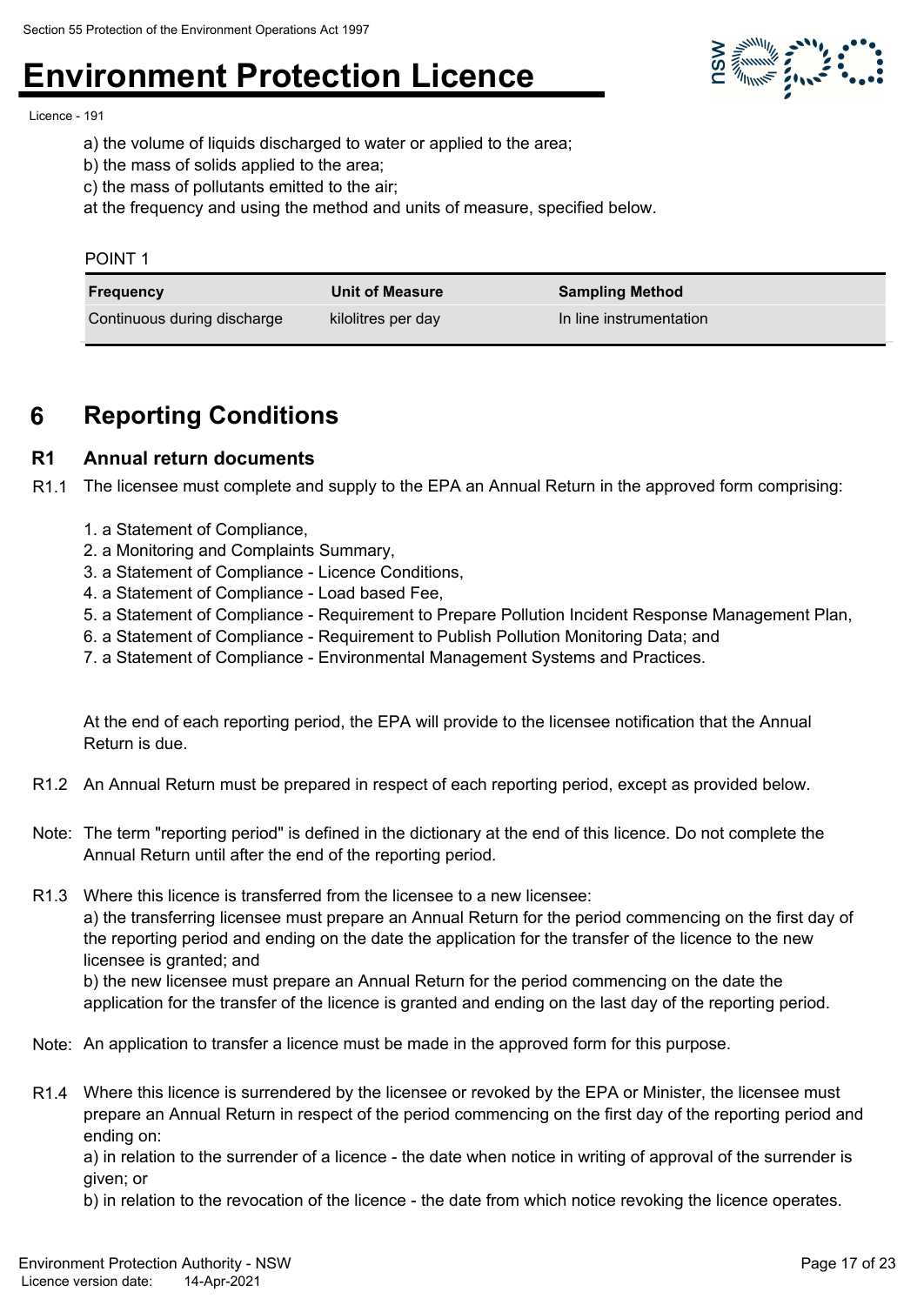

Licence - 191

- R1.5 The Annual Return for the reporting period must be supplied to the EPA via eConnect *EPA* or by registered post not later than 60 days after the end of each reporting period or in the case of a transferring licence not later than 60 days after the date the transfer was granted (the 'due date').
- R1.6 The licensee must retain a copy of the Annual Return supplied to the EPA for a period of at least 4 years after the Annual Return was due to be supplied to the EPA.
- R1.7 Within the Annual Return, the Statements of Compliance must be certified and the Monitoring and Complaints Summary must be signed by:
	- a) the licence holder; or
	- b) by a person approved in writing by the EPA to sign on behalf of the licence holder.

#### **R2 Notification of environmental harm**

- Note: The licensee or its employees must notify all relevant authorities of incidents causing or threatening material harm to the environment immediately after the person becomes aware of the incident in accordance with the requirements of Part 5.7 of the Act.
- R2.1 Notifications must be made by telephoning the Environment Line service on 131 555.
- R2.2 The licensee must provide written details of the notification to the EPA within 7 days of the date on which the incident occurred.

#### **R3 Written report**

- R3.1 Where an authorised officer of the EPA suspects on reasonable grounds that:
	- a) where this licence applies to premises, an event has occurred at the premises; or

b) where this licence applies to vehicles or mobile plant, an event has occurred in connection with the carrying out of the activities authorised by this licence,

and the event has caused, is causing or is likely to cause material harm to the environment (whether the harm occurs on or off premises to which the licence applies), the authorised officer may request a written report of the event.

- R3.2 The licensee must make all reasonable inquiries in relation to the event and supply the report to the EPA within such time as may be specified in the request.
- R3.3 The request may require a report which includes any or all of the following information:
	- a) the cause, time and duration of the event;
	- b) the type, volume and concentration of every pollutant discharged as a result of the event;

c) the name, address and business hours telephone number of employees or agents of the licensee, or a specified class of them, who witnessed the event;

d) the name, address and business hours telephone number of every other person (of whom the licensee is aware) who witnessed the event, unless the licensee has been unable to obtain that information after making reasonable effort;

e) action taken by the licensee in relation to the event, including any follow-up contact with any complainants;

f) details of any measure taken or proposed to be taken to prevent or mitigate against a recurrence of such an event; and

g) any other relevant matters.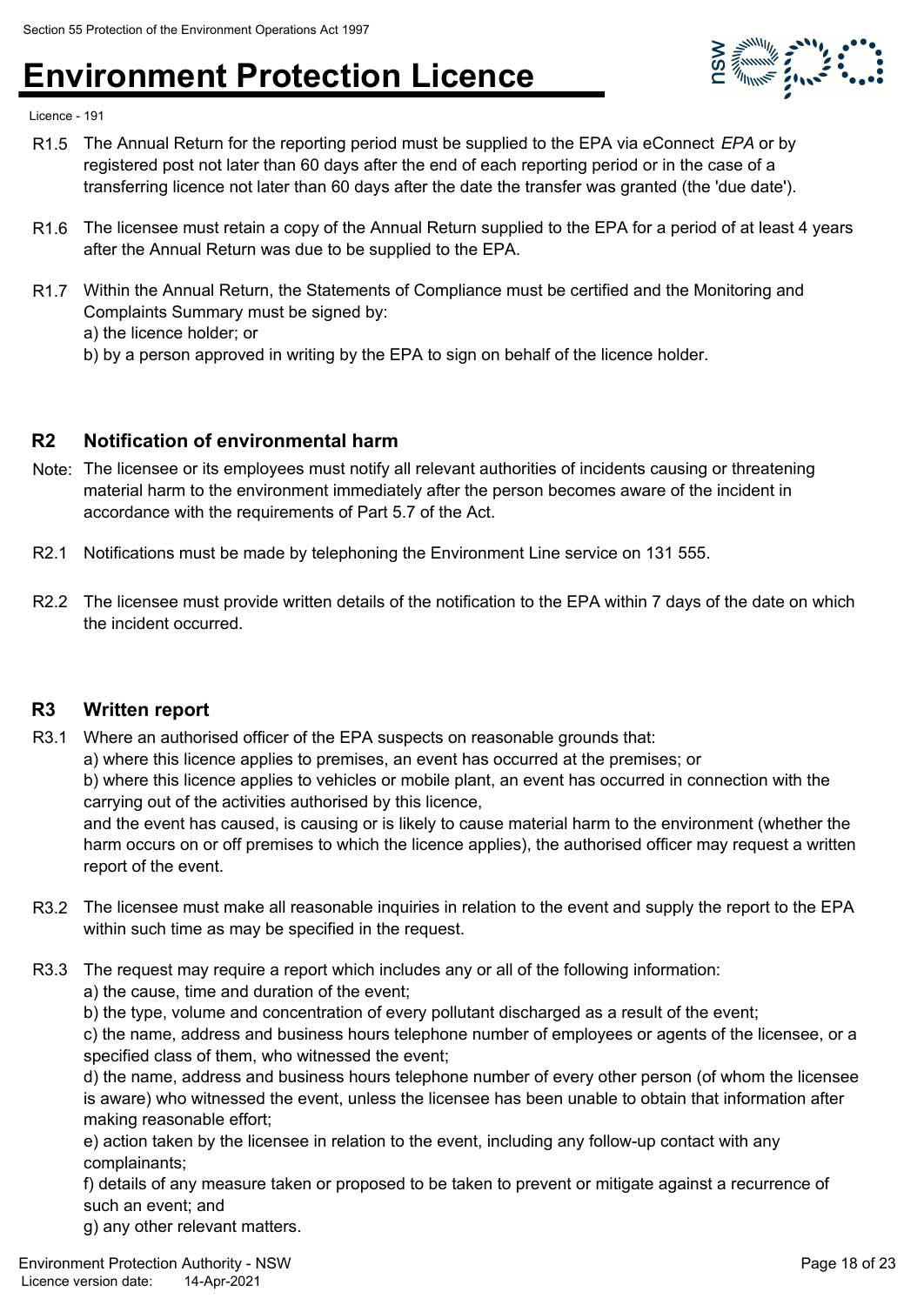

Licence - 191

R3.4 The EPA may make a written request for further details in relation to any of the above matters if it is not satisfied with the report provided by the licensee. The licensee must provide such further details to the EPA within the time specified in the request.

### **7 General Conditions**

#### **G1 Copy of licence kept at the premises or plant**

- G1.1 A copy of this licence must be kept at the premises to which the licence applies.
- G1.2 The licence must be produced to any authorised officer of the EPA who asks to see it.
- G1.3 The licence must be available for inspection by any employee or agent of the licensee working at the premises.

#### **G2 Other general conditions**

G2.1 **Completed Programs**

| Program                                                                                                        | <b>Description</b>                                                                                                                                                                                                                                                                                                                                                                                             | <b>Completed Date</b> |
|----------------------------------------------------------------------------------------------------------------|----------------------------------------------------------------------------------------------------------------------------------------------------------------------------------------------------------------------------------------------------------------------------------------------------------------------------------------------------------------------------------------------------------------|-----------------------|
| PRP 1 - Assessment of<br>Potential Impacts of<br><b>Metals</b>                                                 | The licensee must conduct an assessment of<br>metals detected in wastewater discharges from<br>the mine in accordance with the ANZECC water<br>quality guidelines To obtain a greater<br>understanding of the type and concentration of<br>metals discharged in mine water and entering<br>the receiving waters. To limit the concentration<br>of metals discharged in mine water within<br>ANZECC guidelines. | 26-June-2013          |
| Coal Mine Particulate<br><b>Matter Control Best</b><br>Practice                                                | Requires licensee to conduct a site specific<br>Best Management Practice (BMP)<br>determination to identify ways to reduce particle<br>emissions.                                                                                                                                                                                                                                                              | 19-September-2012     |
| Coal Handling and<br><b>Preparation Plant</b><br><b>Commissioning Water</b><br><b>Quality Monitoring Study</b> | CHPP commissioning water quality monitoring<br>study                                                                                                                                                                                                                                                                                                                                                           | 12-October-2016       |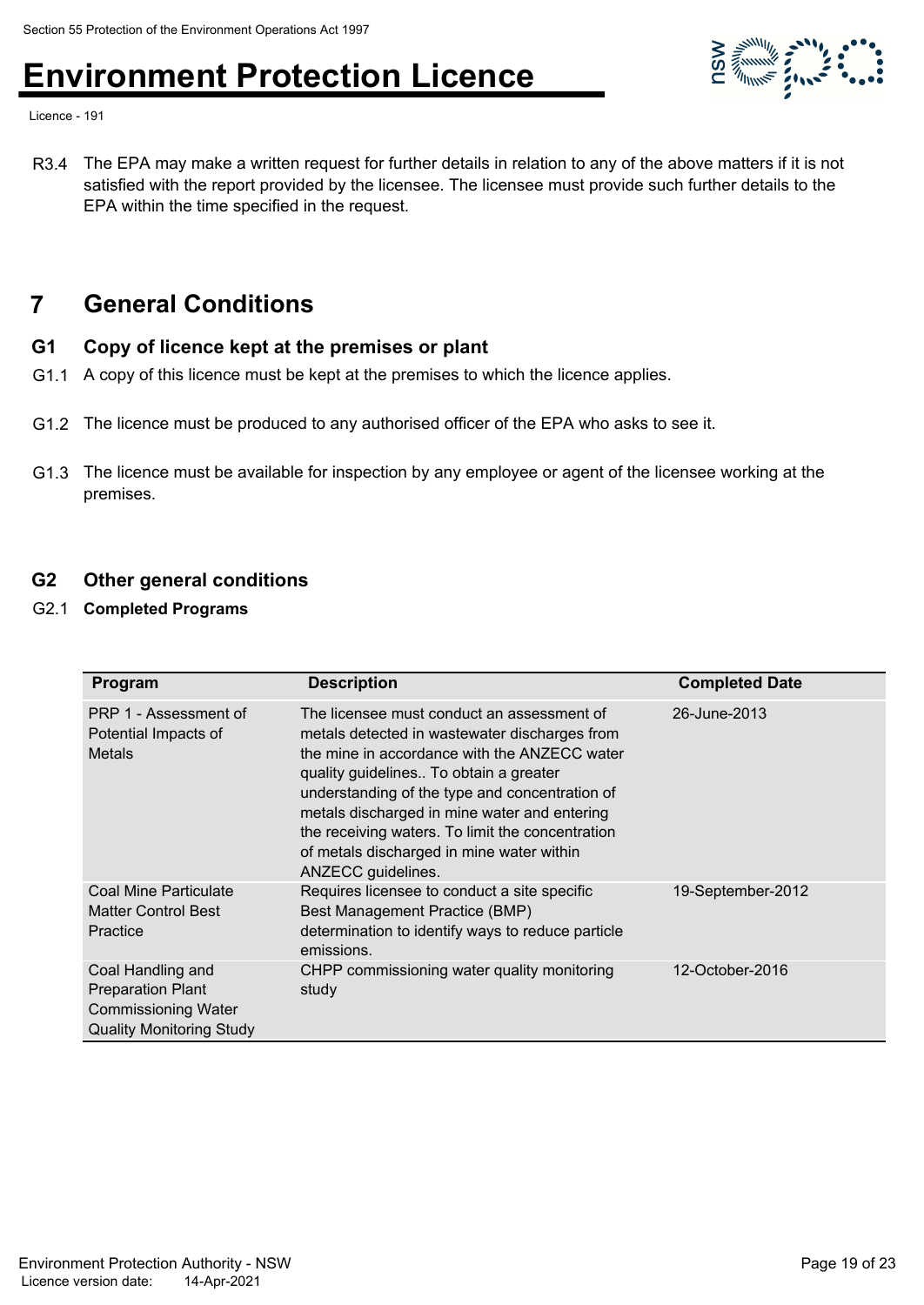Licence - 191

### **Dictionary**

#### General Dictionary



| <b>3DGM</b> [in relation<br>to a concentration<br>limit] | Means the three day geometric mean, which is calculated by multiplying the results of the analysis of<br>three samples collected on consecutive days and then taking the cubed root of that amount. Where one<br>or more of the samples is zero or below the detection limit for the analysis, then 1 or the detection limit<br>respectively should be used in place of those samples |
|----------------------------------------------------------|---------------------------------------------------------------------------------------------------------------------------------------------------------------------------------------------------------------------------------------------------------------------------------------------------------------------------------------------------------------------------------------|
| Act                                                      | Means the Protection of the Environment Operations Act 1997                                                                                                                                                                                                                                                                                                                           |
| activity                                                 | Means a scheduled or non-scheduled activity within the meaning of the Protection of the Environment<br>Operations Act 1997                                                                                                                                                                                                                                                            |
| actual load                                              | Has the same meaning as in the Protection of the Environment Operations (General) Regulation 2009                                                                                                                                                                                                                                                                                     |
| АM                                                       | Together with a number, means an ambient air monitoring method of that number prescribed by the<br>Approved Methods for the Sampling and Analysis of Air Pollutants in New South Wales.                                                                                                                                                                                               |
| AMG                                                      | Australian Map Grid                                                                                                                                                                                                                                                                                                                                                                   |
| anniversary date                                         | The anniversary date is the anniversary each year of the date of issue of the licence. In the case of a<br>licence continued in force by the Protection of the Environment Operations Act 1997, the date of issue of<br>the licence is the first anniversary of the date of issue or last renewal of the licence following the<br>commencement of the Act.                            |
| annual return                                            | Is defined in R1.1                                                                                                                                                                                                                                                                                                                                                                    |
| <b>Approved Methods</b><br><b>Publication</b>            | Has the same meaning as in the Protection of the Environment Operations (General) Regulation 2009                                                                                                                                                                                                                                                                                     |
| assessable<br>pollutants                                 | Has the same meaning as in the Protection of the Environment Operations (General) Regulation 2009                                                                                                                                                                                                                                                                                     |
| <b>BOD</b>                                               | Means biochemical oxygen demand                                                                                                                                                                                                                                                                                                                                                       |
| <b>CEM</b>                                               | Together with a number, means a continuous emission monitoring method of that number prescribed by<br>the Approved Methods for the Sampling and Analysis of Air Pollutants in New South Wales.                                                                                                                                                                                        |
| <b>COD</b>                                               | Means chemical oxygen demand                                                                                                                                                                                                                                                                                                                                                          |
| composite sample                                         | Unless otherwise specifically approved in writing by the EPA, a sample consisting of 24 individual samples<br>collected at hourly intervals and each having an equivalent volume.                                                                                                                                                                                                     |
| cond.                                                    | Means conductivity                                                                                                                                                                                                                                                                                                                                                                    |
| environment                                              | Has the same meaning as in the Protection of the Environment Operations Act 1997                                                                                                                                                                                                                                                                                                      |
| environment<br>protection<br>legislation                 | Has the same meaning as in the Protection of the Environment Administration Act 1991                                                                                                                                                                                                                                                                                                  |
| <b>EPA</b>                                               | Means Environment Protection Authority of New South Wales.                                                                                                                                                                                                                                                                                                                            |
| fee-based activity<br>classification                     | Means the numbered short descriptions in Schedule 1 of the Protection of the Environment Operations<br>(General) Regulation 2009.                                                                                                                                                                                                                                                     |
| general solid waste<br>(non-putrescible)                 | Has the same meaning as in Part 3 of Schedule 1 of the Protection of the Environment Operations Act<br>1997                                                                                                                                                                                                                                                                           |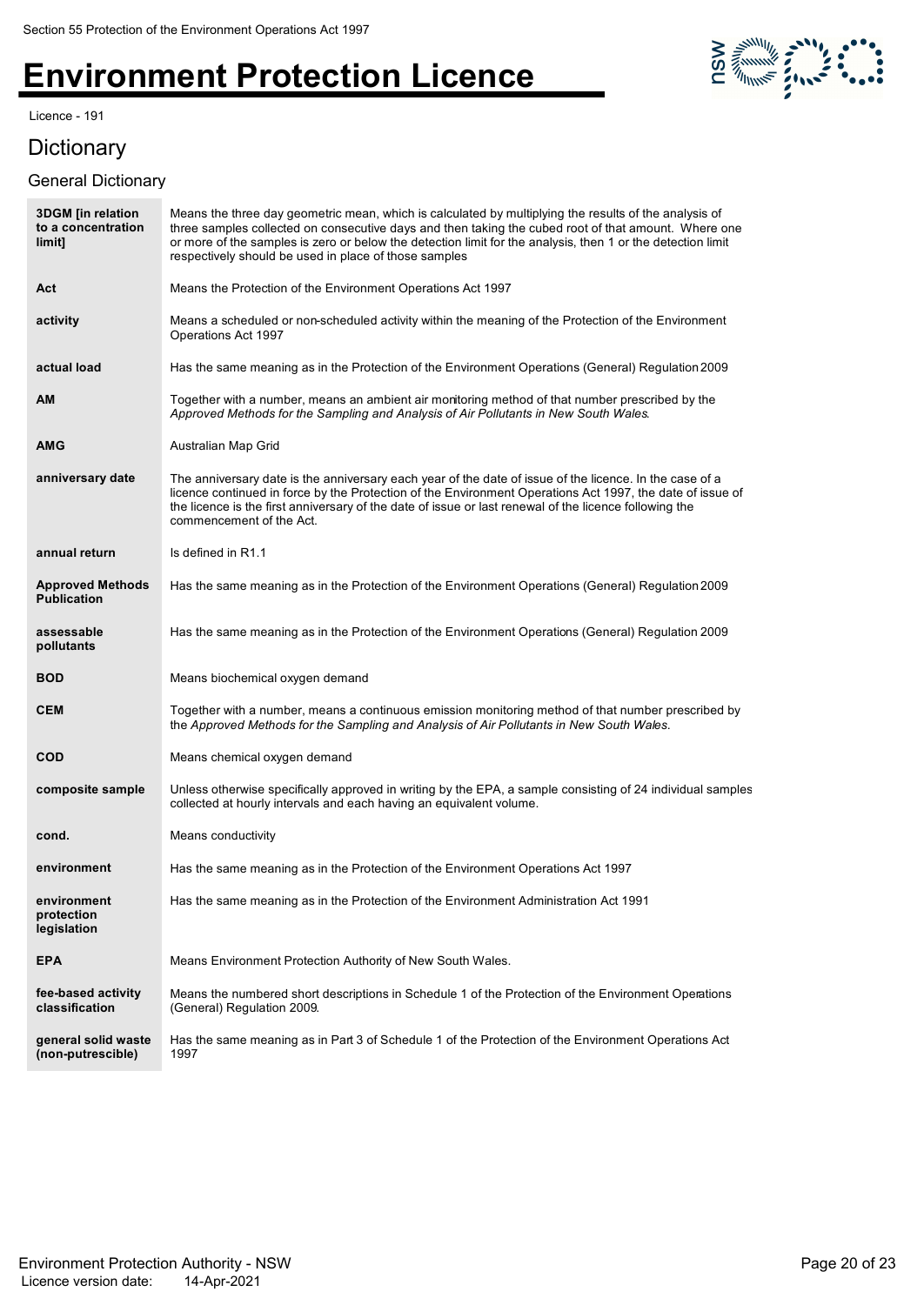

Licence - 191

| flow weighted<br>composite sample                                      | Means a sample whose composites are sized in proportion to the flow at each composites time of<br>collection.                                                                                                                                                                                                                                                                                                                     |
|------------------------------------------------------------------------|-----------------------------------------------------------------------------------------------------------------------------------------------------------------------------------------------------------------------------------------------------------------------------------------------------------------------------------------------------------------------------------------------------------------------------------|
| general solid waste<br>(putrescible)                                   | Has the same meaning as in Part 3 of Schedule 1 of the Protection of the Environmen t Operations Act<br>1997                                                                                                                                                                                                                                                                                                                      |
| grab sample                                                            | Means a single sample taken at a point at a single time                                                                                                                                                                                                                                                                                                                                                                           |
| hazardous waste                                                        | Has the same meaning as in Part 3 of Schedule 1 of the Protection of the Environment Operations Act<br>1997                                                                                                                                                                                                                                                                                                                       |
| licensee                                                               | Means the licence holder described at the front of this licence                                                                                                                                                                                                                                                                                                                                                                   |
| load calculation<br>protocol                                           | Has the same meaning as in the Protection of the Environment Operations (General) Regulation 2009                                                                                                                                                                                                                                                                                                                                 |
| local authority                                                        | Has the same meaning as in the Protection of the Environment Operations Act 1997                                                                                                                                                                                                                                                                                                                                                  |
| material harm                                                          | Has the same meaning as in section 147 Protection of the Environment Operations Act 1997                                                                                                                                                                                                                                                                                                                                          |
| <b>MBAS</b>                                                            | Means methylene blue active substances                                                                                                                                                                                                                                                                                                                                                                                            |
| <b>Minister</b>                                                        | Means the Minister administering the Protection of the Environment Operations Act 1997                                                                                                                                                                                                                                                                                                                                            |
| mobile plant                                                           | Has the same meaning as in Part 3 of Schedule 1 of the Protection of the Environment Operations Act<br>1997                                                                                                                                                                                                                                                                                                                       |
| motor vehicle                                                          | Has the same meaning as in the Protection of the Environment Operations Act 1997                                                                                                                                                                                                                                                                                                                                                  |
| <b>O&amp;G</b>                                                         | Means oil and grease                                                                                                                                                                                                                                                                                                                                                                                                              |
| percentile [in<br>relation to a<br>concentration limit<br>of a sample] | Means that percentage [eg.50%] of the number of samples taken that must meet the concentration limit<br>specified in the licence for that pollutant over a specified period of time. In this licence, the specified period<br>of time is the Reporting Period unless otherwise stated in this licence.                                                                                                                            |
| plant                                                                  | Includes all plant within the meaning of the Protection of the Environment Operations Act 1997 as well as<br>motor vehicles.                                                                                                                                                                                                                                                                                                      |
| pollution of waters<br>[or water pollution]                            | Has the same meaning as in the Protection of the Environment Operations Act 1997                                                                                                                                                                                                                                                                                                                                                  |
| premises                                                               | Means the premises described in condition A2.1                                                                                                                                                                                                                                                                                                                                                                                    |
| public authority                                                       | Has the same meaning as in the Protection of the Environment Operations Act 1997                                                                                                                                                                                                                                                                                                                                                  |
| regional office                                                        | Means the relevant EPA office referred to in the Contacting the EPA document accompanying this licence                                                                                                                                                                                                                                                                                                                            |
| reporting period                                                       | For the purposes of this licence, the reporting period means the period of 12 months after the issue of the<br>licence, and each subsequent period of 12 months. In the case of a licence continued in force by the<br>Protection of the Environment Operations Act 1997, the date of issue of the licence is the first anniversary<br>of the date of issue or last renewal of the licence following the commencement of the Act. |
| restricted solid<br>waste                                              | Has the same meaning as in Part 3 of Schedule 1 of the Protection of the Environment Operations Act<br>1997                                                                                                                                                                                                                                                                                                                       |
| scheduled activity                                                     | Means an activity listed in Schedule 1 of the Protection of the Environment Operations Act 1997                                                                                                                                                                                                                                                                                                                                   |
| special waste                                                          | Has the same meaning as in Part 3 of Schedule 1 of the Protection of the Environment Operations Act<br>1997                                                                                                                                                                                                                                                                                                                       |
| TM                                                                     | Together with a number, means a test method of that number prescribed by the Approved Methods for the<br>Sampling and Analysis of Air Pollutants in New South Wales.                                                                                                                                                                                                                                                              |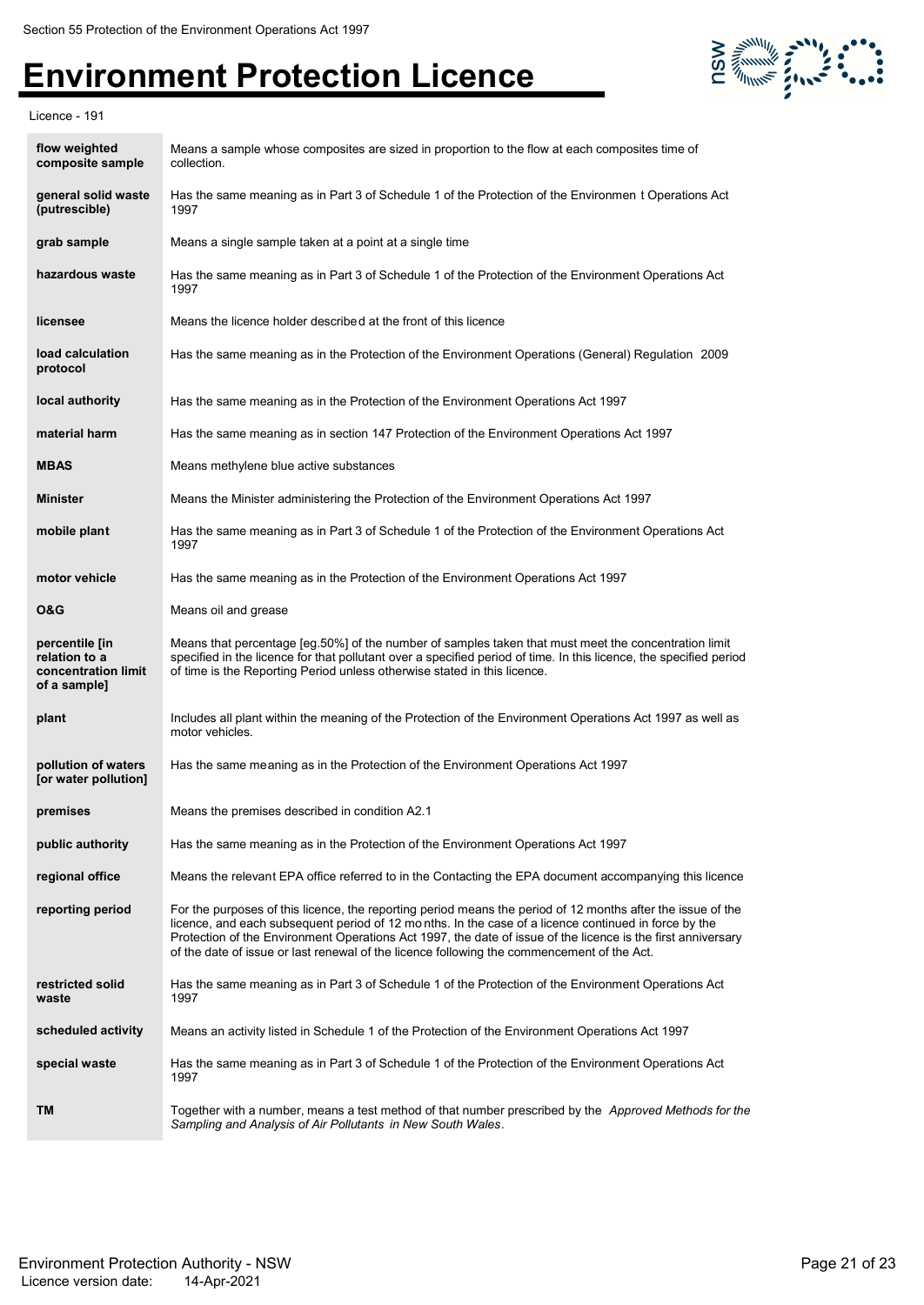

Licence - 191

| <b>TSP</b>              | Means total suspended particles                                                                                                                          |
|-------------------------|----------------------------------------------------------------------------------------------------------------------------------------------------------|
| <b>TSS</b>              | Means total suspended solids                                                                                                                             |
| <b>Type 1 substance</b> | Means the elements antimony, arsenic, cadmium, lead or mercury or any compound containing one or<br>more of those elements                               |
| <b>Type 2 substance</b> | Means the elements beryllium, chromium, cobalt, manganese, nickel, selenium, tin or vanadium or any<br>compound containing one or more of those elements |
| utilisation area        | Means any area shown as a utilisation area on a map submitted with the application for this licence                                                      |
| waste                   | Has the same meaning as in the Protection of the Environment Operations Act 1997                                                                         |
| waste type              | Means liquid, restricted solid waste, general solid waste (putrescible), general solid waste (non -<br>putrescible), special waste or hazardous waste    |

#### Ms Debbie Maddison

Environment Protection Authority

#### (By Delegation) Date of this edition: 06-April-2000